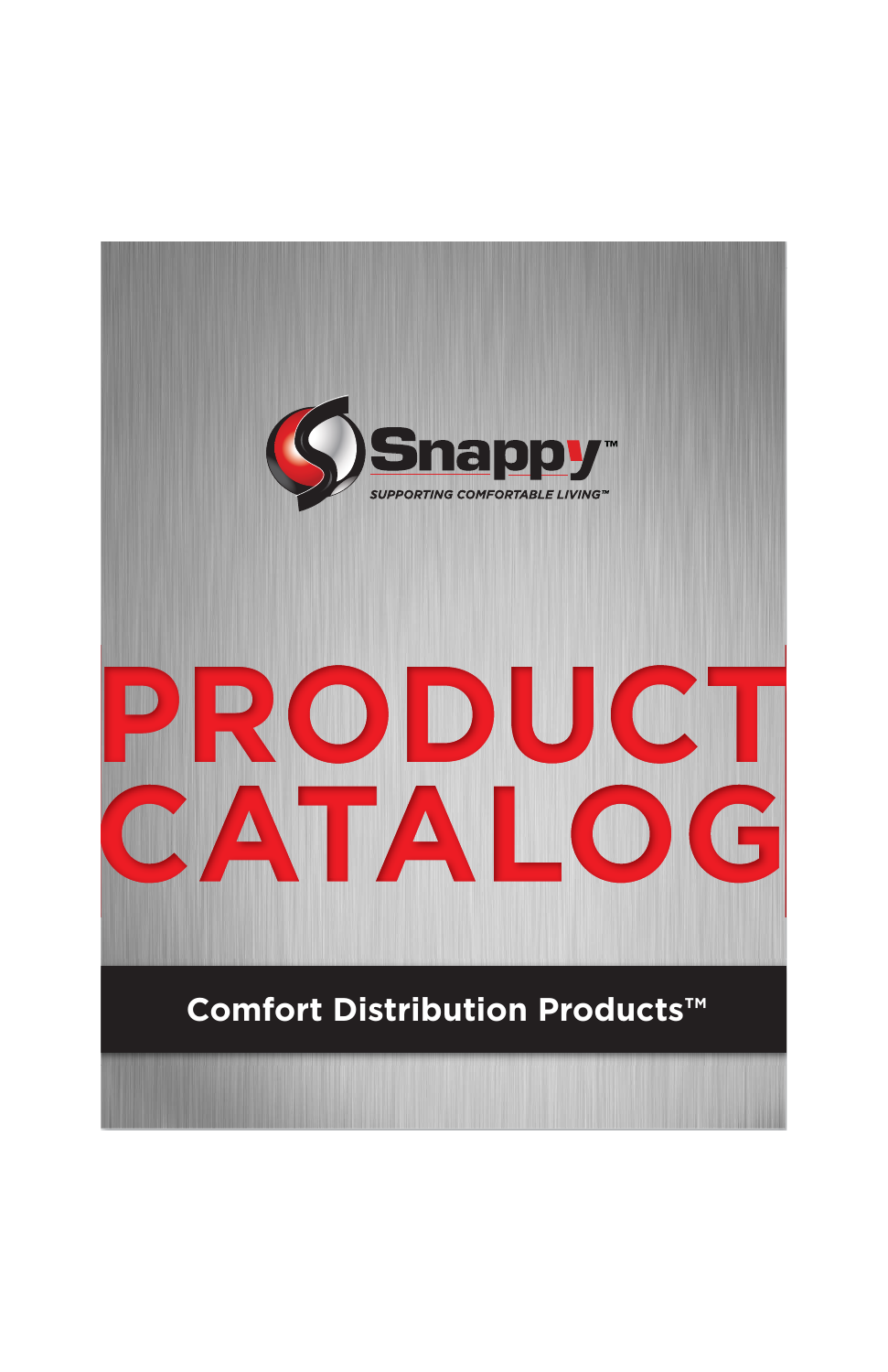

### **INDEX**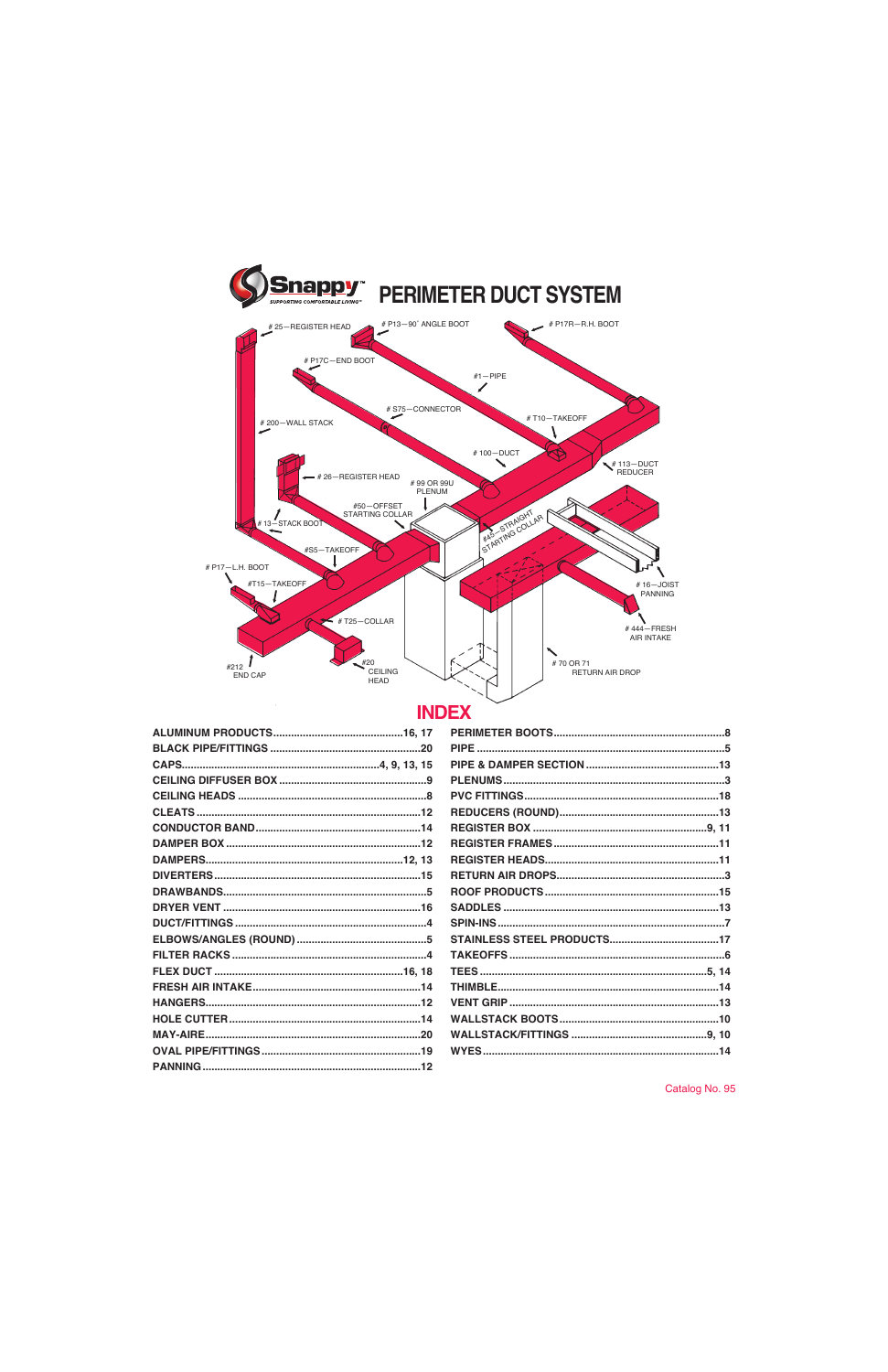

| 1011 11th Ave. SE, Detroit Lakes, MN 56501      | 800-328-2044 |
|-------------------------------------------------|--------------|
| 3365 Florence Rd, Powder Springs, GA 30127      | 800-888-4391 |
| 214 Commercial St., Medina, NY 14103            | 800-229-0021 |
| 16233 N. East Cameron Blvd., Portland, OR 97230 | 800-300-1660 |

### **A STATEMENT BY MANAGEMENT**

THE GOAL OF A GOOD MANUFACTURER IS THE ABILITY TO DELIVER ITS PRODUCTS ON TIME AND PROVIDE THE QUALITY ITS CUSTOMERS EXPECT. THIS DEDICATION TO SERVICE AND QUALITY HAS EARNED OUR COMPANY LOYALTY AND RESPECT FROM OUR CUSTOMERS, AND HAS PROVIDED US WITH CONTINUOUS GROWTH SINCE OUR FORMATION IN 1955.

WE THANK YOU, OUR CUSTOMERS, FOR THE PURCHASE AND USE OF OUR PRODUCT LINE, AND WE PLEDGE TO MAINTAIN OUR REPUTATION FOR QUALITY AND SERVICE.



### **MULTIPLE SNAPPY LOCATIONS INSURE PROMPT DELIVERY TO OUR MANY DISTRIBUTORS.**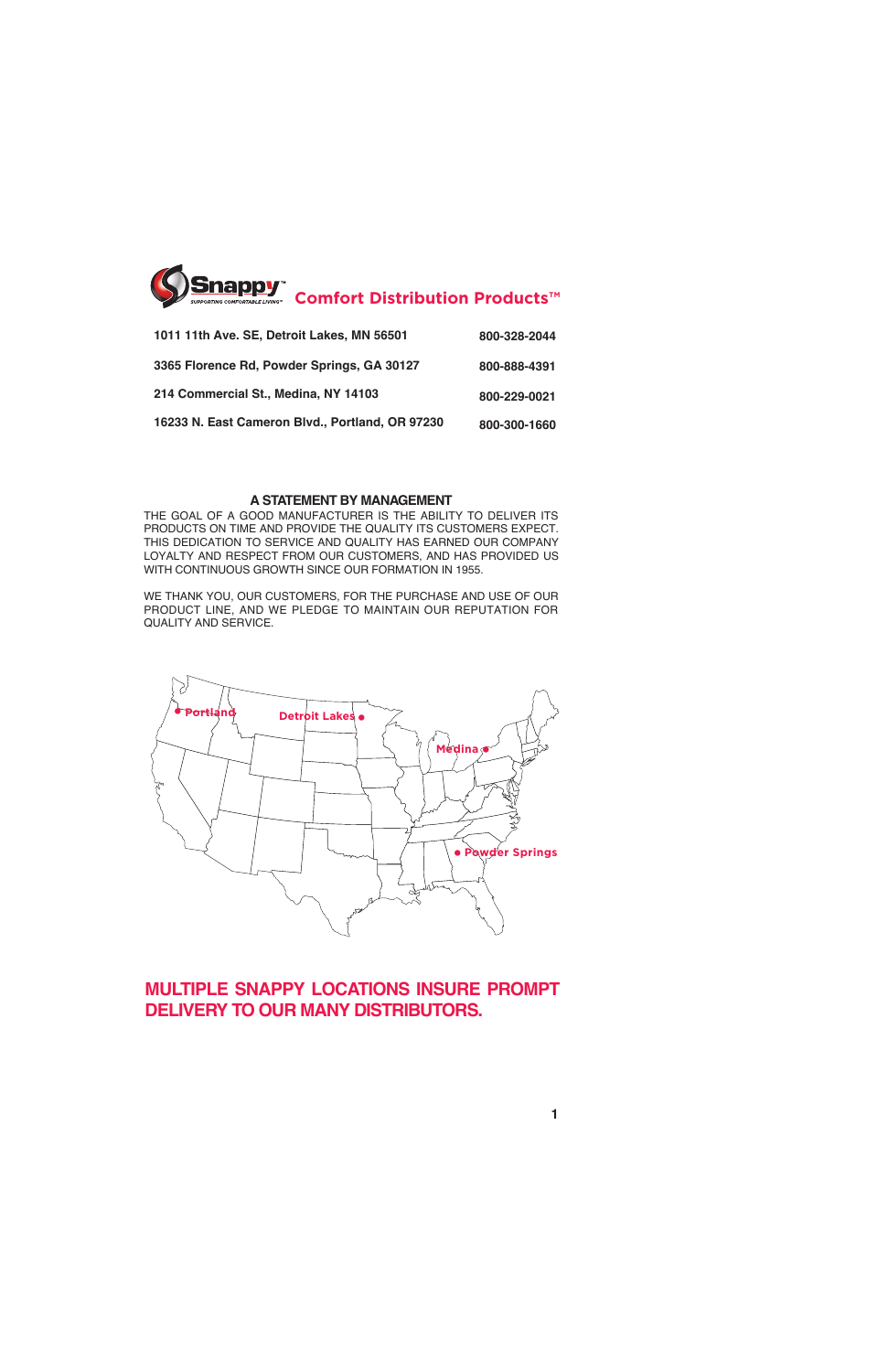

THE SNAPPY ADVANTAGE



Snappy is a leading manufacturer of forced air fittings with manufacturing locations in Minnesota, Colorado and Oregon. Snappy provides the highest quality product and very best delivery with virtually no back orders. Our products conform to the standard sheet metal size and gauge specifications.

### PRODUCT ADVANTAGES:

PLENUMS – Snappy offers two styles: the #99 made to the customers exact specifications or the #99U made in many standard width and height combinations.

RETURN AIR DROPS AND FILTER RACKS – Snappy manufactures a number of drops, support boxes and filter racks; many additional sizes are also available.

RECTANGULAR DUCT – Snappy manufactures all standard rectangular duct dimensions in 4', 5' and 8' lengths. All duct sizes and lengths are produced on the Snappy revolutionary Automatic Duct Line, insuring the highest quality duct available in todays industry.

RECTANGULAR DUCT FITTINGS – Die punched parts and riveted construction make Snappy duct fittings the best in the market.

ROUND TO ROUND AND RECTANGULAR TO ROUND TAKEOFFS – Machine produced components and die punched parts make Snappy takeoffs size consistent with dependable high quality. Snappy S-5 and T-5 have a patented base section for speed and ease of installation.

PIPE AND ELBOWS – All the Snappy pipe is manufactured on coil fed, highly automated lines providing a consistent size and snap-lock. Elbows are produced on the Snappy Automatic Elbow Machines, ensuring high quality, ease of adjustment and perfect sizing.

PERIMETER BOOTS, STACK BOOTS, REGISTER AND CEILING HEADS – Die punched parts, consistent quality and size, riveted construction, air tight with hemmed collars.

PVC FITTINGS – PVC coated 26 GA steel, 3 mil thickness on the outside and 1 mil on the inside. All fittings manufactured to the same Snappy standards for high quality and consistent sizing. All applicable fittings shipped with styrofoam inserts for poured cement installations.

OVAL PIPE AND FITTINGS – The most economical system for second story installations. The finest in the industry. The boots are made to fit within the floor joists and not hang below.

BLACK-TITE PIPE AND FITTINGS – Made on Snappy automated equipment using a mill-finish, scratch resistant steel, producing the most aesthetic product in the wood heat industry.

MAY-AIRE FRESH AIR EXCHANGER - A compact, lightweight, highly efficient unit designed for easy installation and years of trouble free service.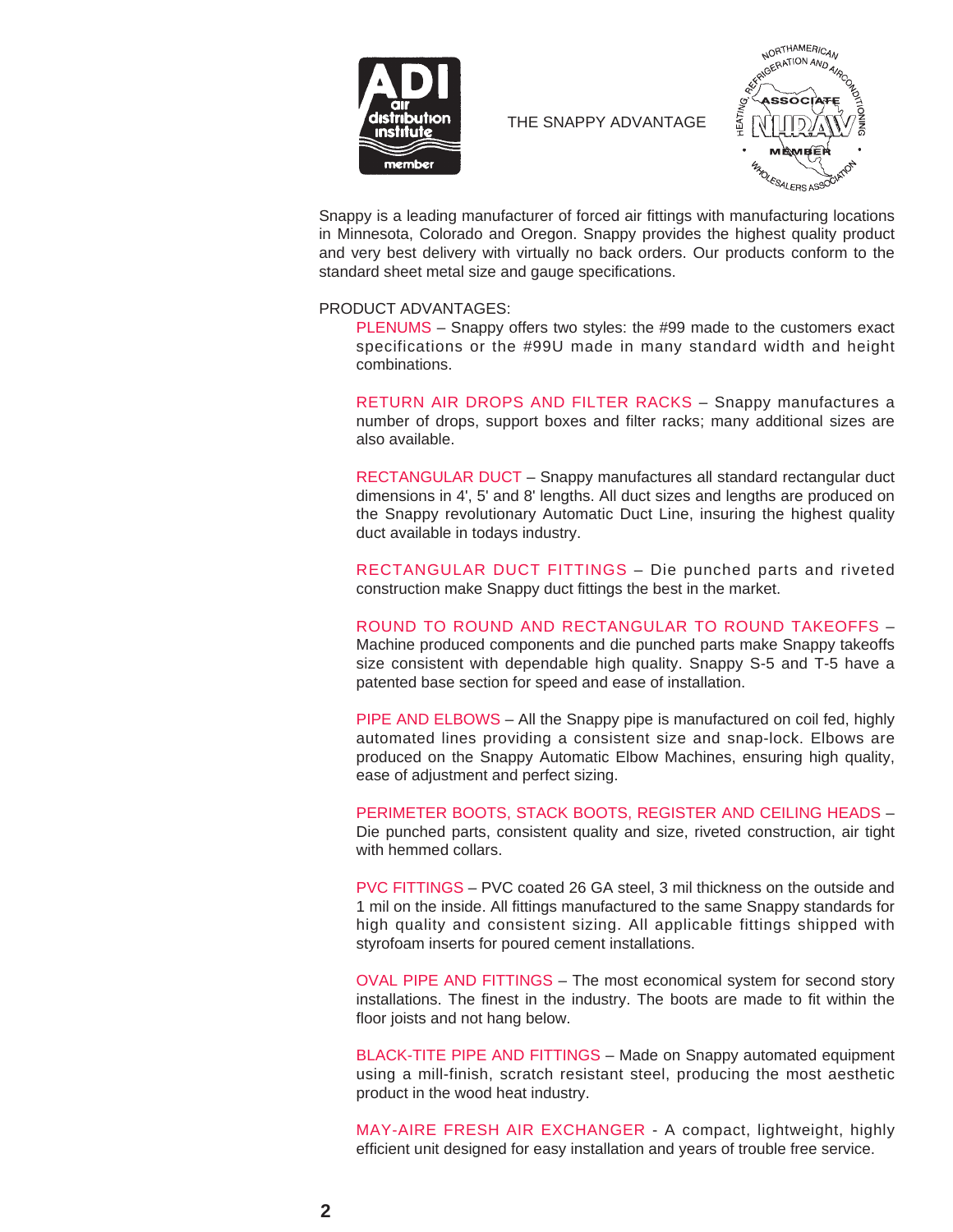### **PLENUMS & RETURN AIR DROPS**

**PLENUMS & RETURN AIR DROPS**

**PLENUMS & RETURN AIR DROPS** 



### **RETURN AIR/SUPPORT BOXES**

Compact and fully assembled for quick installations. Heavy gauge galvanized construction with interior support bracket for maximum strength. Preformed 1" flange for return air duct connection. Two sizes fit all of the bottom return air dimensions on the new lower-profile furnaces. The installer simply cuts the appropriate sized return air opening. The support box raises the furnace for easier servicing.



| 30"  | 38"   |
|------|-------|
| 20"  | 26"   |
| 8x24 | 10x25 |
|      |       |



|                      | <b>SBF 30</b> | <b>SBF 36</b> |
|----------------------|---------------|---------------|
| A Dimension          | 30"           | 36"           |
| <b>B</b> Dimension   | 22"           | 26"           |
| Return Air Duct Size | 8x24          | 10x25         |
| Weight               | 33 lbs.       | $35$ lbs.     |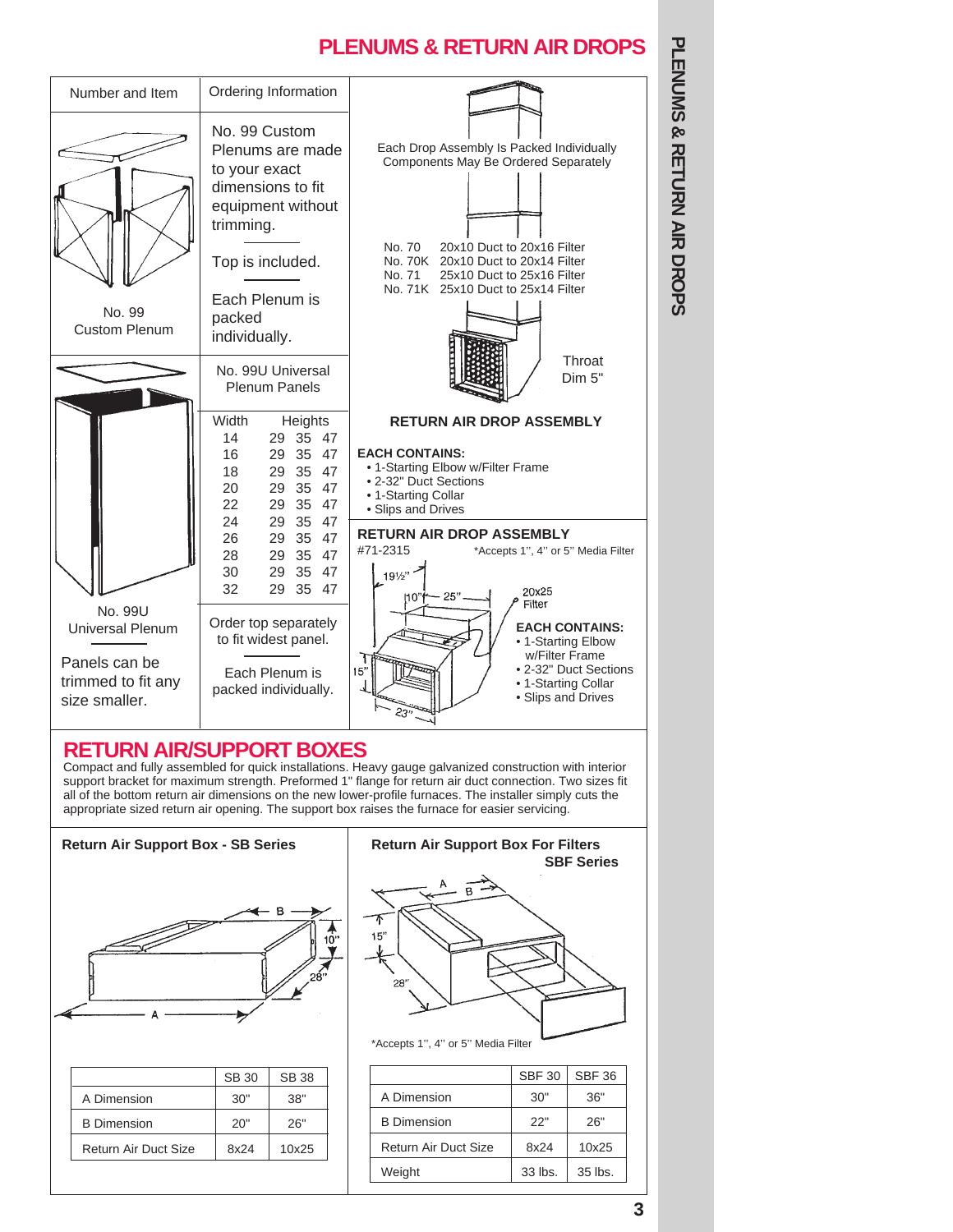### **DUCT AND FITTINGS**

| Number and Item                  |                                                                                            | Size                                                                                                                                                                                                    |              |                                                                                                    | Ctn.                                                  | Number and Item                                                          | <b>Size</b>                                                                                                                                                              | Ctn.<br>190 109                                                |                                                   |
|----------------------------------|--------------------------------------------------------------------------------------------|---------------------------------------------------------------------------------------------------------------------------------------------------------------------------------------------------------|--------------|----------------------------------------------------------------------------------------------------|-------------------------------------------------------|--------------------------------------------------------------------------|--------------------------------------------------------------------------------------------------------------------------------------------------------------------------|----------------------------------------------------------------|---------------------------------------------------|
| No. 100<br>4', 5' and 8' Duct    | 28 ga<br>26 ga.                                                                            | $10 \times 8$<br>$12 \times 8$<br>$14 \times 8$<br>$16 \times 8$<br>$18 \times 8$<br>$20 \times 8$<br>$22 \times 8$<br>$24 \times 8$<br>$26 \times 8$<br>$30 \times 8$<br>4' Duct<br>5' Duct<br>8' Duct | $8 \times 8$ |                                                                                                    | 6 Jts.<br>5 Jts.<br>As<br>Ordered                     | No. 190<br>90° B.W. Elbow<br>Radius=2" x 2"<br>No. 109<br>45° B.W. Angle | 8 x 8<br>$10 \times 8$<br>$12 \times 8$<br>$14 \times 8$<br>$16 \times 8$<br>$18 \times 8$<br>$20 \times 8$<br>$22 \times 8$<br>24 x 8<br>26 x 8<br>$30 \times 8$        | 6<br>6<br>6<br>3<br>3<br>3<br>3<br>3<br>3<br>As<br>Ordered     | 6<br>6<br>6<br>6<br>6<br>$\,6$<br>$\,6$<br>6<br>6 |
|                                  | No. 50                                                                                     |                                                                                                                                                                                                         | 8 x 8        |                                                                                                    | 6                                                     |                                                                          |                                                                                                                                                                          | 116 106                                                        |                                                   |
| <b>再生的过去式</b>                    | Offset<br><b>Starting Collar</b><br>2" Rise<br>No. 45<br>Straight<br>Starting Collar       | $10 \times 8$<br>$12 \times 8$<br>$14 \times 8$<br>$16 \times 8$<br>$18 \times 8$<br>$20 \times 8$<br>$22 \times 8$<br>$24 \times 8$<br>$26 \times 8$<br>$30 \times 8$                                  |              |                                                                                                    | 6<br>6<br>6<br>6<br>6<br>6<br>6<br>6<br>As<br>Ordered | No. 116<br>90° S.W. Elbow<br>Radius=2" x 2"<br>No. 106<br>45° S.W. Angle | 8 x 8<br>$10 \times 8$<br>$12 \times 8$<br>$14 \times 8$<br>$16 \times 8$<br>$18 \times 8$<br>$20 \times 8$<br>$22 \times 8$<br>24 x 8<br>$26 \times 8$<br>$30 \times 8$ | 6<br>6<br>6<br>6<br>6<br>6<br>6<br>3<br>3<br>As<br>Ordered     | 6<br>6<br>6<br>6<br>6<br>6<br>6<br>6<br>6         |
| No. 46L<br>Transition            | Duct<br>Size                                                                               | Plenum<br><b>Size</b><br>46L & 48R                                                                                                                                                                      |              | Plenum<br>Size<br>47C                                                                              | Ctn<br>Qty.                                           | No. 113<br>Reducer<br>(State Sizes)                                      |                                                                                                                                                                          | 113<br>As<br>Ordered                                           |                                                   |
| √o. 47C<br>Transition<br>2" Rise | $14 \times 8$<br>$16 \times 8$<br>18 x 8<br>20 x 8<br>22 x 8<br>24 x 8<br>26 x 8<br>30 x 8 | $12 \times 10$<br>13 x 10<br>15 x 10<br>16 x 10<br>18 x 10<br>$16 \times 12$<br>$15 \times 14$<br>$18 \times 14$                                                                                        |              | $12 \times 10$<br>$13 \times 10$<br>15 x 10<br>18 x 10<br>18 x 10<br>20 x 10<br>22 x 10<br>24 x 12 | 3<br>3<br>3<br>3<br>3<br>3<br>3<br>3                  | No. 212<br>Duct End Cap<br>No. 212FSD<br>(For Slip & Drive)              | $8 \times 8$<br>$10 \times 8$<br>$12 \times 8$<br>$14 \times 8$<br>$16 \times 8$<br>$18 \times 8$<br>20 x 8<br>22 x 8<br>24 x 8<br>26 x 8<br>$30 \times 8$               | 12<br>12<br>12<br>12<br>12<br>12<br>12<br>12<br>12<br>12<br>12 |                                                   |
| o. 48F<br>Transition             |                                                                                            | Size<br>14 x 20                                                                                                                                                                                         |              |                                                                                                    | Ctn.<br>12 <sup>2</sup>                               | No. 49<br>Duct Reducer                                                   | $2 \times 8$<br>$4 \times 8$<br>$6 \times 8$<br>$8 \times 8$                                                                                                             | 12<br>12<br>12<br>12                                           |                                                   |
| No. FR<br><b>Filter Rack</b>     |                                                                                            | 16 x 20<br>16 x 25<br>20 x 20<br>20 x 25                                                                                                                                                                |              |                                                                                                    | 12<br>12<br>12<br>12                                  | No. 49S<br>Duct<br>Reducer                                               | $2 \times 8$<br>$4 \times 8$<br>$6 \times 8$<br>$8 \times 8$                                                                                                             | 12<br>12<br>12<br>12                                           |                                                   |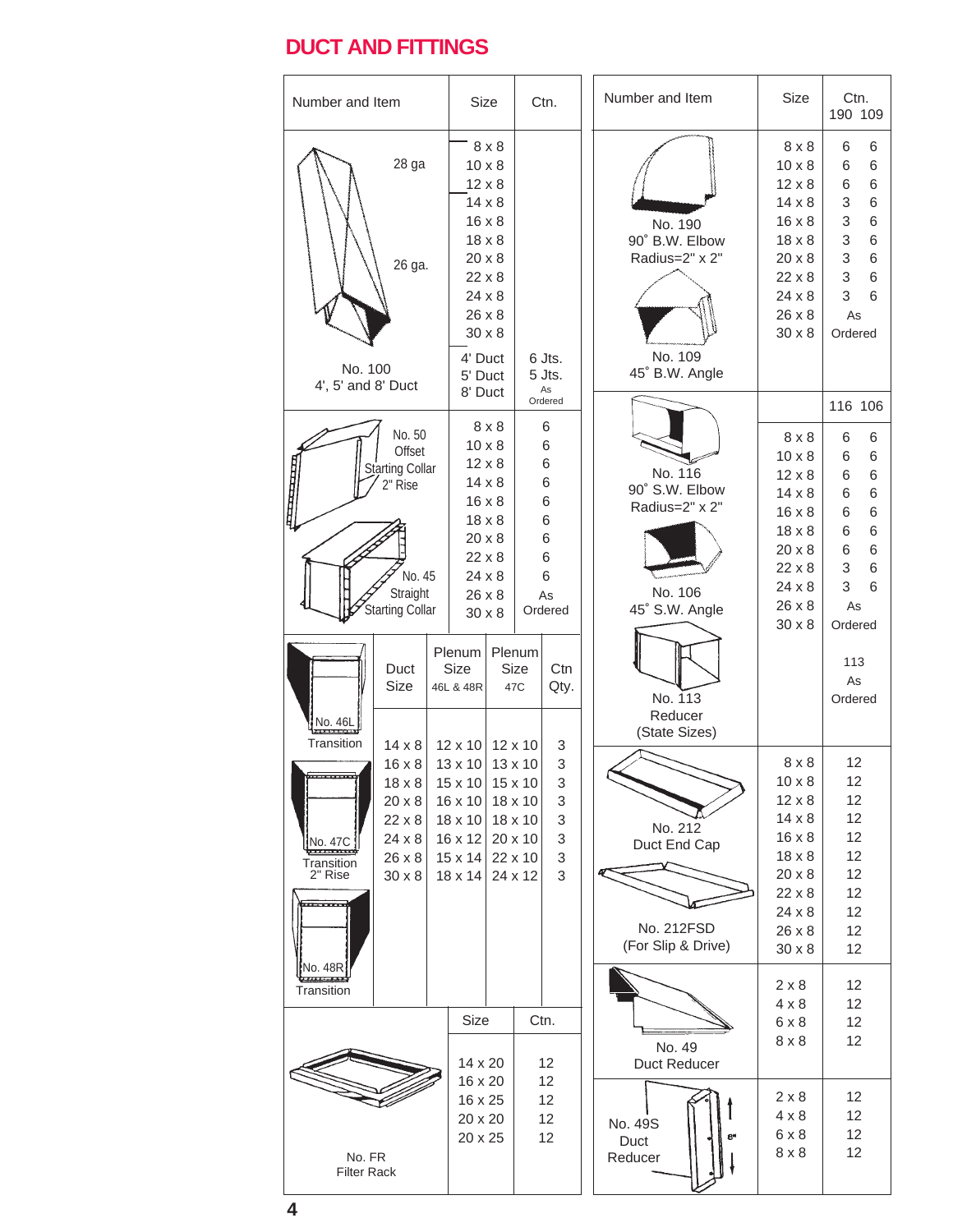### **PIPE, ELBOWS, TEES AND DRAWBANDS**

| Number and Item                                                                                                | Size                                                                     | Ga.                                                                        | Ga.                                                | Ctn.                                                                                                                               | Number<br>and Item    | Size                                                                                    | Ga.                                                          | Ga.                                                | Ga.                                                                              | Ga.                                                                  | Ctn.                                                                                       |
|----------------------------------------------------------------------------------------------------------------|--------------------------------------------------------------------------|----------------------------------------------------------------------------|----------------------------------------------------|------------------------------------------------------------------------------------------------------------------------------------|-----------------------|-----------------------------------------------------------------------------------------|--------------------------------------------------------------|----------------------------------------------------|----------------------------------------------------------------------------------|----------------------------------------------------------------------|--------------------------------------------------------------------------------------------|
| No. 1<br>2' Galvanized<br>Pipe                                                                                 | 3"<br>4"<br>5"<br>6"<br>7"<br>8"<br>9"<br>10"<br>12"<br>10"<br>12"<br>3" | Std.<br>Std.<br>Std.<br>Std.<br>Std.<br>Std.<br>Std.<br>Std.<br>Std.<br>26 | 28<br>28<br>28<br>28<br>28<br>28<br>28<br>28<br>28 | 25 Jts.<br>25 Jts.<br>25 Jts.<br>25 Jts.<br>25 Jts.<br>25 Jts.<br>25 Jts.<br>25 Jts.<br>25 Jts.<br>10 Jts.<br>10 Jts.<br>$10$ Jts. | No. 3<br>90° Elbows   | 3"<br>4"<br>5"<br>6"<br>7"<br>8"<br>9"<br>10"<br>12"<br>14"<br>16"<br>18"<br>20"<br>22" | Std.<br>Std.<br>Std.<br>Std.<br>Std.<br>Std.<br>Std.<br>Std. | 28<br>28<br>28<br>28<br>28<br>28<br>28<br>28<br>28 | 26<br>26<br>26<br>26<br>26<br>26<br>26<br>26<br>26<br>26<br>26<br>26<br>26<br>26 | 24<br>24<br>24<br>24<br>24<br>24<br>24<br>24<br>24<br>24<br>24<br>24 | 12<br>12<br>12<br>12<br>12<br>12<br>12<br>12<br>4<br>$\overline{4}$<br>4<br>AO<br>AO<br>AO |
| Snaplock                                                                                                       | 4"<br>5"                                                                 | 26<br>26                                                                   | 24                                                 | 10 Jts.<br>10 Jts.                                                                                                                 |                       | 24"                                                                                     |                                                              |                                                    | 26<br>18" & Larger Are Bolt-Type                                                 | 24                                                                   | AO                                                                                         |
| <b>Buttonlock</b><br>Hammerlock                                                                                | 6"<br>7"<br>8"<br>9"<br>10"<br>12"<br>14"<br>16"<br>18"                  | 26<br>26<br>26<br>26<br>26<br>26<br>26<br>26<br>26                         | 24<br>24<br>24<br>24<br>24<br>24<br>24<br>24<br>24 | 10 Jts.<br>10 Jts.<br>10 Jts.<br>10 Jts.<br>10 Jts.<br>10 Jts.<br>10 Jts.<br>10 Jts.<br>10 Jts.                                    |                       | 4"<br>5"<br>6"<br>7"<br>8"<br>9"<br>10"<br>12"<br>14"<br>16"                            | Std.<br>Std.<br>Std.<br>Std.<br>Std.<br>Std.<br>Std.         | 28<br>28<br>28<br>28<br>28<br>28<br>28<br>28       | 26<br>26<br>26<br>26<br>26<br>26<br>26<br>26<br>26<br>26                         | 24<br>24<br>24<br>24<br>24<br>24<br>24<br>24<br>24                   | 24<br>24<br>24<br>24<br>24<br>24<br>12<br>12<br>AO<br>AO                                   |
|                                                                                                                | 20"<br>22"<br>24"                                                        | 26<br>26<br>26                                                             | 24<br>24<br>24                                     | As<br>Ordered                                                                                                                      | No. 4<br>45° Angle    | 18"<br>20"<br>22"<br>24"                                                                |                                                              |                                                    | 26<br>26<br>26<br>26                                                             | 24<br>24<br>24<br>24                                                 | AO<br>AO<br>AO<br>AO                                                                       |
| 2' Hammerlock                                                                                                  |                                                                          |                                                                            |                                                    |                                                                                                                                    |                       | 3"<br>4"                                                                                | Std.                                                         | 28<br>28                                           | 26<br>26                                                                         |                                                                      | 6<br>6                                                                                     |
| Size<br>Ga.<br>3"<br>Std.<br>4"<br>Std.<br>5"<br>Std.                                                          | Ga.<br>28<br>28                                                          | Ga.<br>26<br>26                                                            | Ga.<br>24                                          | Ctn.<br>10 Jts.<br>10 Jts.<br>10 Jts.                                                                                              | <b>REPORTED TO BE</b> | 5"<br>6"<br>7"<br>8"<br>9"                                                              | Std.<br>Std.                                                 | 28<br>28<br>28<br>28                               | 26<br>26<br>26<br>26<br>26                                                       | 24<br>24<br>24<br>24<br>24                                           | 6<br>6<br>6<br>6<br>Α                                                                      |
| 6"<br>Std.<br>7"<br>Std.<br>8"<br>Std.<br>9"<br>Std.<br>10"<br>Std.<br>12"<br>Std.<br>No. 1<br>14"<br>5' Galv. | 28<br>28<br>28<br>28<br>28<br>28                                         | 26<br>26<br>26<br>26<br>26<br>26<br>26                                     | 24<br>24<br>24<br>24<br>24<br>24<br>24             | 10 Jts.<br>10 Jts.<br>10 Jts.<br>10 Jts.<br>10 Jts.<br>10 Jts.<br>10 Jts.                                                          | No.6<br>90° Tee       | 10"<br>12"<br>14"<br>16"<br>18"<br>20"<br>22"<br>24"                                    |                                                              |                                                    | 26<br>26<br>26<br>26<br>26<br>26<br>26<br>26                                     | 24<br>24<br>24<br>24<br>24<br>24<br>24<br>24                         | S<br>O<br>R<br>D<br>E<br>R<br>E<br>D                                                       |
| Pipe                                                                                                           |                                                                          | Size                                                                       | Ga.                                                | Ctn.                                                                                                                               |                       |                                                                                         |                                                              |                                                    |                                                                                  | Size                                                                 | Ctn.                                                                                       |
| No. 1<br>10' Galv. Pipe                                                                                        |                                                                          | 3"<br>4"<br>5"<br>6"<br>7"<br>8"                                           | Std.<br>Std.<br>Std.<br>Std.<br>Std.<br>Std.       | 5 Jts.<br>5 Jts.<br>5 Jts.<br>5 Jts.<br>5 Jts.<br>5 Jts.                                                                           |                       |                                                                                         | No. S75 Drawband<br>No. S55 Drawband                         |                                                    |                                                                                  | 4"<br>5"<br>6"<br>7"<br>8"<br>9"<br>$10"$<br>12"                     | 24<br>24<br>24<br>24<br>24<br>24<br>24<br>24                                               |

**5**

DUCT AND FITTINGS

**PIPE, ELBOWS, TEES AND DRAWBANDS DUCT AND FITTINGS**

PIPE, ELBOWS, TEES AND DRAWBANDS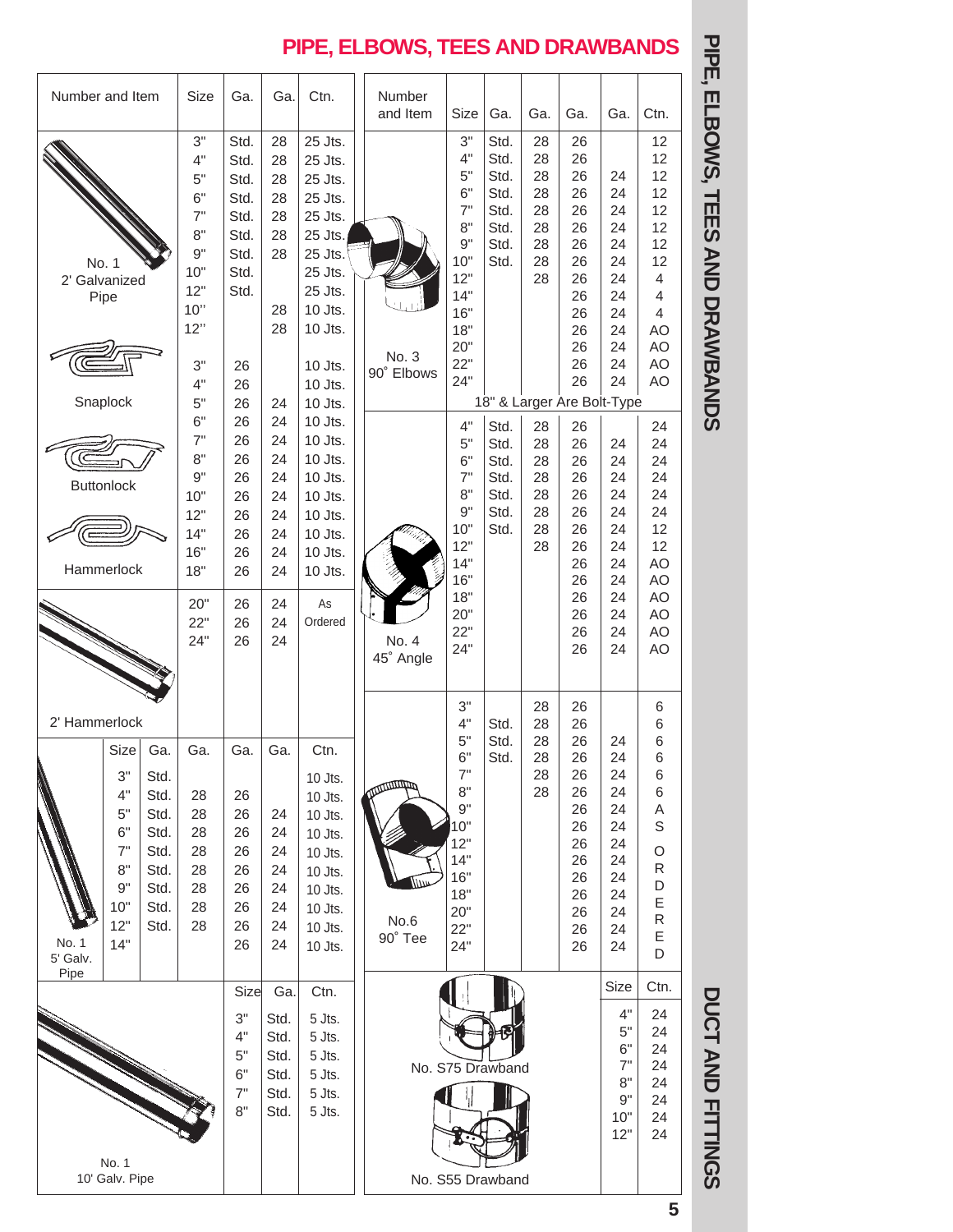### **TAKEOFFS**

| Number and Item                                          |                                   |                            | Size                       | Ctn.                       | Number<br>and Item                                                                                                   | Dimension<br>A                                   | Rectangular<br>B                    | Size                                                                         | Ctn.                                                                 |
|----------------------------------------------------------|-----------------------------------|----------------------------|----------------------------|----------------------------|----------------------------------------------------------------------------------------------------------------------|--------------------------------------------------|-------------------------------------|------------------------------------------------------------------------------|----------------------------------------------------------------------|
| Snappy Adjustable                                        | No. S5<br><b>Pivot Takeoff</b>    |                            | 4"<br>5"<br>6"<br>7"       | 12<br>12<br>12<br>12       | A <sup>4</sup><br>No. T16<br>Non-Adjustable<br>1 1/4" Rise Takeoff                                                   | 5"<br>6"<br>7"<br>7"                             | 7"<br>7"<br>8"<br>9"                | 5"<br>6"<br>7"<br>8"                                                         | 12<br>12<br>12<br>12                                                 |
| <b>UUUUMI</b>                                            | <b>No. T5</b><br>Half Tab Takeoff |                            | 4"<br>5"<br>6"<br>7"       | 12<br>12<br>12<br>12       | А<br>B<br>No. T17<br>Double Top Takeoff                                                                              | 5"<br>6"<br>7"<br>8"                             | 7"<br>8"<br>9"<br>10"               | 5"<br>6"<br>7"<br>8"                                                         | 12<br>12<br>12<br>12                                                 |
| <b>uccococococoxia</b><br>Full-Tab Crimped Takeoff       | <b>No. T7</b>                     |                            | 5"<br>6"<br>7"<br>8"       | 12<br>12<br>12<br>12       | T<br>B                                                                                                               | 5"<br>6"<br>7"<br>7"<br>8"<br>10"                | 6"<br>8"<br>9"<br>10"<br>10"<br>14" | 5"<br>6"<br>7"<br>8"<br>10"<br>12"                                           | 12<br>12<br>12<br>12<br>AO<br>AO                                     |
| Number<br>and Item                                       | Dimension<br>A                    | Rectangular<br>B           | Size                       | Ctn.                       | No. T19<br><b>Straight Takeoff</b>                                                                                   |                                                  |                                     |                                                                              |                                                                      |
| B<br>No. T10<br>2" Rise Takeoff                          | 5"<br>6"<br>7"<br>7"              | 6"<br>7"<br>8"<br>10"      | 5"<br>6"<br>7"<br>8"       | 12<br>12<br>12<br>12       | Number and Item<br>No. 89                                                                                            |                                                  |                                     | Size<br>5"<br>6"<br>7"<br>8"                                                 | Ctn.<br>12<br>12<br>12<br>12                                         |
| No. T12                                                  | 5"<br>6"<br>7"<br>8"              | 6"<br>7"<br>8"<br>10"      | 5"<br>6"<br>7"<br>8"       | 12<br>12<br>12<br>12       | Duct Board<br>No. 89 (Plain)<br>No. 89D (With Damper)<br>No. 89S (With Scoop)<br>No. 89SD (With Scoop<br>and Damper) | <b>Level</b>                                     |                                     | 9"<br>10"<br>12"<br>14"<br>16"                                               | 12<br>12<br>12<br>12<br>AO                                           |
| <b>Ductboard Takeoff</b><br>No. T14<br>Zero Rise Takeoff | 5"<br>6"<br>7"<br>9"<br>10"       | 5"<br>6"<br>7"<br>7"<br>8" | 4"<br>5"<br>6"<br>7"<br>8" | 12<br>12<br>12<br>12<br>12 | No. T27<br>Metal<br>T27 (Plain)<br>T27D (With Damper)<br>T27S (With Scoop)<br>T27SD (With Scoop<br>and Damper)       | No. T25                                          |                                     | 3"                                                                           | 36                                                                   |
| No Tabs<br>᠊ᡂᡡ<br>No. T15<br>Zero Rise Takeoff           | 5"<br>6"<br>7"<br>8"              | 6"<br>$63/4$ "<br>8"<br>9" | $5"$<br>6"<br>7"<br>8"     | 12<br>12<br>12<br>12       | MWW                                                                                                                  | <b>Crimped Collar</b><br>No. T26<br>Plain Collar |                                     | 4"<br>5"<br>6"<br>7"<br>8"<br>9"<br>$10"$<br>12"<br>14"<br>16"<br>18"<br>20" | 36<br>36<br>36<br>36<br>36<br>36<br>24<br>24<br>24<br>AO<br>AO<br>AO |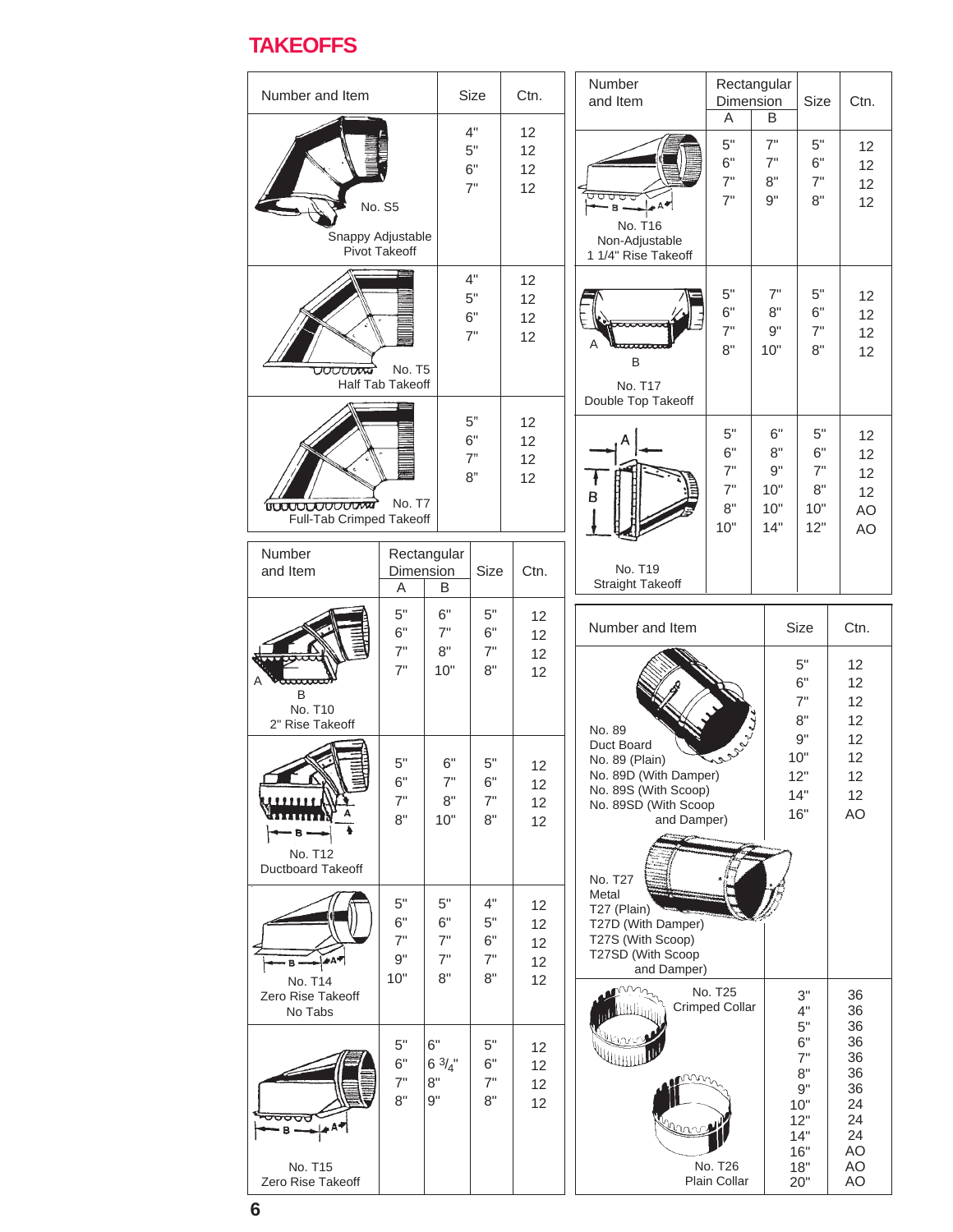### **SPIN-INS**

### **METAL SPIN-INS**

### **METAL BELLMOUTHS**

| Number and Item                                                                                                              | <b>Size</b>                                                         | Ctn.                                                           | Number and Item                                                                                                              | Cone<br>Size                                                                 | Order<br>Size                                                              | Ctn.                                                                                |
|------------------------------------------------------------------------------------------------------------------------------|---------------------------------------------------------------------|----------------------------------------------------------------|------------------------------------------------------------------------------------------------------------------------------|------------------------------------------------------------------------------|----------------------------------------------------------------------------|-------------------------------------------------------------------------------------|
| No. 94<br>Takeoff<br>No. 95<br><b>Takeoff With Damper</b><br>No. 96<br>Takeoff W/Scoop<br>No. 97<br>Takeoff w/Scoop & Damper | 4"<br>5"<br>6"<br>7"<br>8"<br>9"<br>10"<br>12"<br>14"<br>16"<br>18" | 12<br>12<br>12<br>12<br>12<br>AO<br>AO<br>AO<br>AO<br>AO<br>AO | No. 951<br>Takeoff<br>No. 952<br>Takeoff With Damper<br>No. 953<br>Takeoff W/Scoop<br>No. 954<br>Takeoff w/Scoop &<br>Damper | 6"<br>7"<br>8"<br>9"<br>10"<br>11"<br>12"<br>14"<br>16"<br>18"<br>20"<br>22" | 4"<br>5"<br>6"<br>7"<br>8"<br>9"<br>10"<br>12"<br>14"<br>16"<br>18"<br>20" | $12 \overline{ }$<br>12<br>12<br>12<br>12<br>AO<br>AO<br>AO<br>AO<br>AO<br>AO<br>AO |

### **DUCT BOARD SPIN-INS**

### **DUCT BOARD BELLMOUTHS**

Cone Order

6" 7" 8" 9" 10" 11" 12" 14" 16" 18" 20" 22"

Size Size Ctn. 4" 5" 6" 7" 8" 9" 10" 12" 14" 16" 18" 20"

12 12 12 12 12 AO AO AO AO AO AO AO

| Number and Item                                                                                                       | Size                                                                | Ctn.                                                           | Number and Item                                                                                                                            |
|-----------------------------------------------------------------------------------------------------------------------|---------------------------------------------------------------------|----------------------------------------------------------------|--------------------------------------------------------------------------------------------------------------------------------------------|
| No. 90<br>Takeoff<br>No. 91<br>Takeoff With Damper<br>No. 92<br>Takeoff W/Scoop<br>No. 93<br>Takeoff w/Scoop & Damper | 4"<br>5"<br>6"<br>7"<br>8"<br>9"<br>10"<br>12"<br>14"<br>16"<br>18" | 12<br>12<br>12<br>12<br>12<br>AO<br>AO<br>AO<br>AO<br>AO<br>AO | No. 955<br><b>Takeoff</b><br>No. 956<br><b>Takeoff With Damper</b><br>No. 957<br>Takeoff W/Scoop<br>No. 958<br>Takeoff w/Scoop &<br>Damper |

**SPIN-INS TAKEOFFS TAKEOFFS** 

**7**

### SNI-IN-S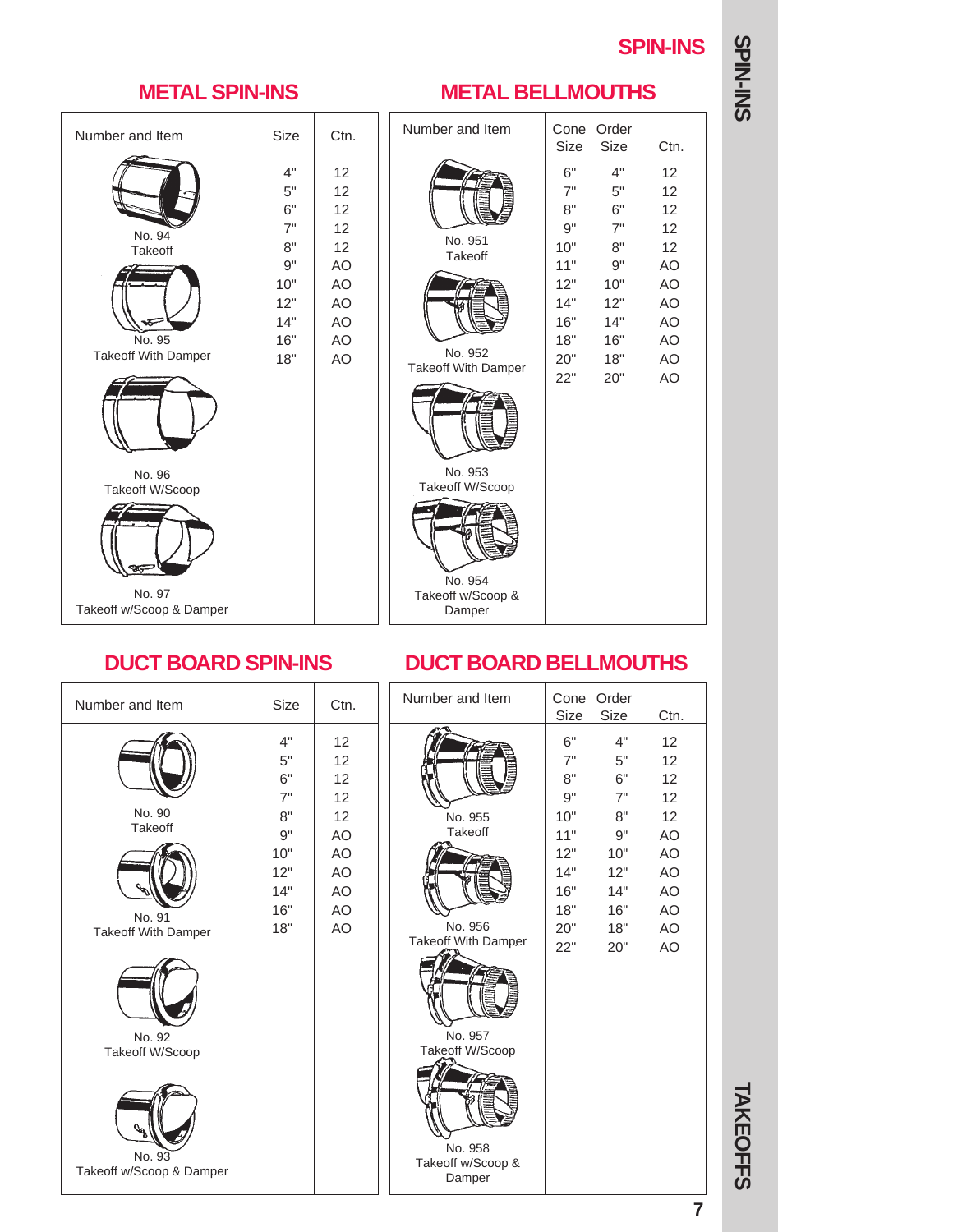### **PERIMETER BOOTS AND CEILING HEADS**

| Number and Item                                     | Size                                                                                                                 | Collar                                                                                                                                                               | Ctn.                                               | Number and Item<br>Size<br>Collar                                                                                                                                                                                                                                                                                                                                                    | Ctn.                                               |
|-----------------------------------------------------|----------------------------------------------------------------------------------------------------------------------|----------------------------------------------------------------------------------------------------------------------------------------------------------------------|----------------------------------------------------|--------------------------------------------------------------------------------------------------------------------------------------------------------------------------------------------------------------------------------------------------------------------------------------------------------------------------------------------------------------------------------------|----------------------------------------------------|
| No. P5<br>Straight<br>Perimeter Boot<br>2" Throat   | $21/4 \times 10$<br>$21/4 \times 12$<br>$21/4 \times 14$<br>4 x 10<br>4 x 12<br>4 x 14<br>6 x 10<br>6 x 12<br>6 x 14 | 5" or 6"<br>5", 6" or 7"<br>5", 6" or 7"<br>5", 6" or 7"<br>$5$ ", $6$ ", $7$ ", $8$ "<br>$5$ ", $6$ ", $7$ ", $8$ "<br>6", 7" or 8"<br>6", 7" or 8"<br>6", 7" or 8" | 12<br>12<br>12<br>12<br>12<br>12<br>12<br>12<br>12 | $21/4 \times 10$<br>5" or 6"<br>$21/4 \times 12$<br>5", 6" or 7"<br>$21/4 \times 14$<br>5", 6" or 7"<br>5", 6" or 7"<br>4 x 10<br>$5$ ", $6$ ", $7$ ", $8$ "<br>4 x 12<br>$5$ ", $6$ ", $7$ ", $8$ "<br>4 x 14<br>6", 7" or 8"<br>6 x 10<br><b>No. P17</b><br>6", 7" or 8"<br>6 x 12<br>Center Boot<br>2" Throat<br>6", 7" or 8"<br>6 x 14<br>No. P17L<br>Left End Boot<br>2" Throat | 12<br>12<br>12<br>12<br>12<br>12<br>12<br>12<br>12 |
|                                                     | $21/4 \times 10$<br>2 1/4 x 12<br>2 1/4 x 14<br>4 x 10<br>4 x 12<br>4 x 14<br>6 x 10<br>6 x 12<br>6 x 14             | 5" or 6"<br>5", 6" or 7"<br>5", 6" or 7"<br>5", 6" or 7"<br>$5$ ", $6$ ", $7$ ", $8$ "<br>$5$ ", $6$ ", $7$ ", $8$ "<br>6", 7" or 8"<br>6", 7" or 8"<br>6", 7" or 8" | 12<br>12<br>12<br>12<br>12<br>12<br>12<br>12<br>12 | No P17R<br>Right End Boot<br>2" Throat                                                                                                                                                                                                                                                                                                                                               |                                                    |
| No. P7<br>45° Angle<br>Perimeter Boot<br>2" Throat  |                                                                                                                      |                                                                                                                                                                      |                                                    | 5" or 6"<br>$4 \times 10$<br>5" or 6"<br>4 x 12<br>5" or 6"<br>6 x 10<br>5" or 6"<br>6 x 12                                                                                                                                                                                                                                                                                          | 12<br>12<br>12<br>12                               |
|                                                     | $21/4 \times 10$<br>2 1/4 x 12<br>$21/4 \times 14$<br>4 x 10                                                         | 5" or 6"<br>5", 6" or 7"<br>5", 6" or 7"<br>5", 6" or 7"                                                                                                             | 12<br>12<br>12<br>12                               | No. PB13<br><b>Basement Boot</b>                                                                                                                                                                                                                                                                                                                                                     |                                                    |
| No. P13<br>90° Angle<br>Perimeter Boot<br>2" Throat | 4 x 12<br>4 x 14<br>6 x 10<br>6 x 12<br>6 x 14                                                                       | $5$ ", $6$ ", $7$ ", $8$ "<br>$5$ ", $6$ ", $7$ ", $8$ "<br>6", 7" or 8"<br>6", 7" or 8"<br>6", 7" or 8"                                                             | 12<br>12<br>12<br>12<br>12                         | 5" or 6"<br>6 x 10<br>5" or 6"<br>6 x 12<br>No. 20<br>Ceiling<br>Register Head                                                                                                                                                                                                                                                                                                       | 12<br>12                                           |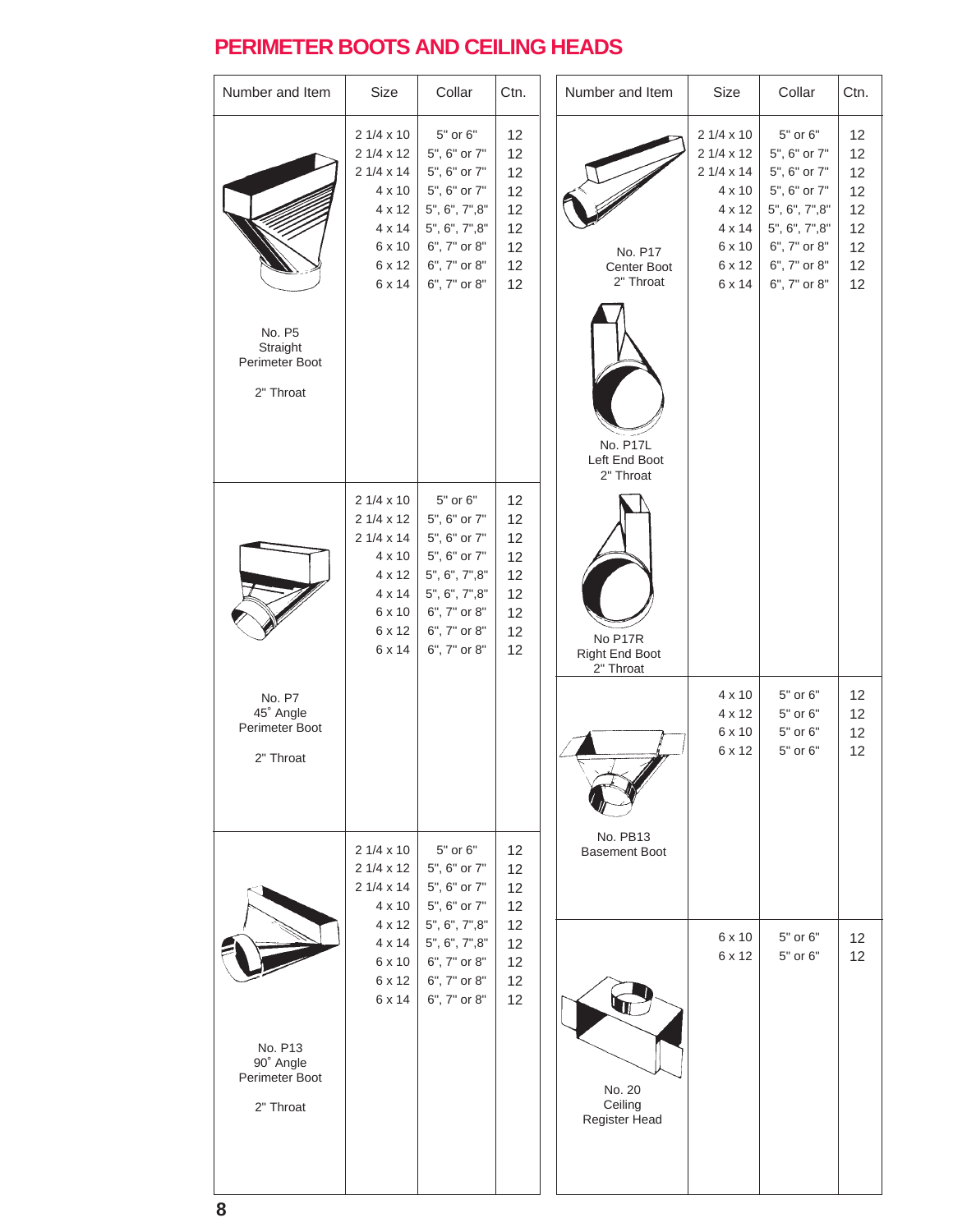### **WALL STACK AND FITTINGS WALL STACK AND FITTINGS**

**WALL STACK AND FITTINGS**

# **PERIMETER BOOTS AND CELING HEADS PERIMETER BOOTS AND CEILING HEADS**

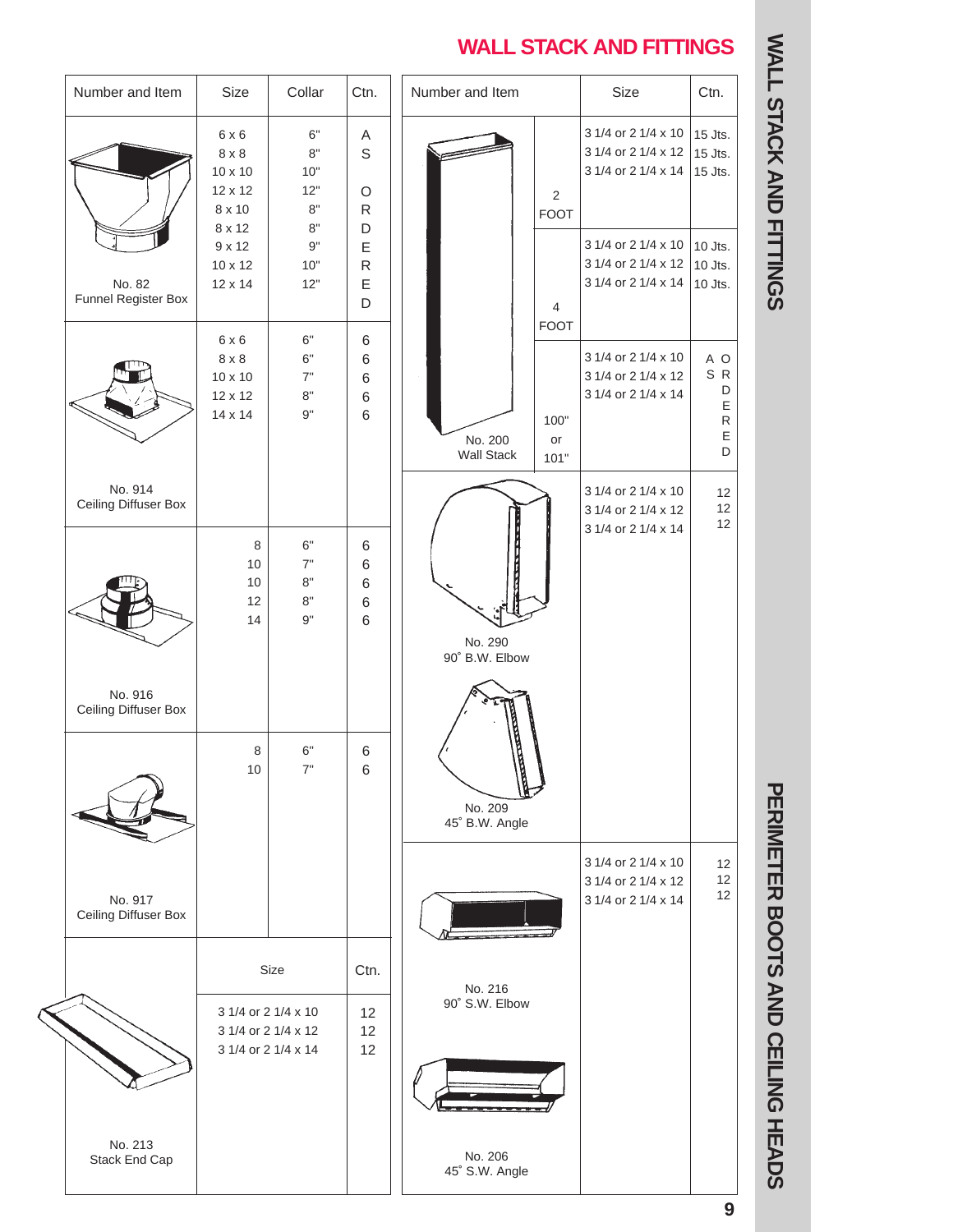### **WALL STACK BOOTS AND FITTINGS**

| Number and Item                         | Size                                                                                                           | Collar                                                                                                                                 | Ctn.                             | Number and Item<br>Size<br>Collar                                                                                                                                                                                                                                                                                                                                                                                                                                                                                                                                             | Ctn.                                                                 |
|-----------------------------------------|----------------------------------------------------------------------------------------------------------------|----------------------------------------------------------------------------------------------------------------------------------------|----------------------------------|-------------------------------------------------------------------------------------------------------------------------------------------------------------------------------------------------------------------------------------------------------------------------------------------------------------------------------------------------------------------------------------------------------------------------------------------------------------------------------------------------------------------------------------------------------------------------------|----------------------------------------------------------------------|
| No. 5<br>Straight Stack Boot            | $21/4 \times 10$<br>2 1/4 x 12<br>$21/4 \times 14$<br>$31/4 \times 10$<br>$31/4 \times 12$<br>$31/4 \times 14$ | 5", 6" or 7"<br>5", 6" or 7"<br>5", 6" or 7"<br>$5$ ", $6$ ", $7$ ", $8$ "<br>$5$ ", $6$ ", $7$ ", $8$ "<br>$5$ ", $6$ ", $7$ ", $8$ " | 12<br>12<br>12<br>12<br>12<br>12 | 2 1/4 x 10<br>5", 6" or 7"<br>2 1/4 x 12<br>5", 6" or 7"<br>$21/4 \times 14$<br>5", 6" or 7"<br>$31/4 \times 10$<br>$5$ ", $6$ ", $7$ ", $8$ "<br>$31/4 \times 12$<br>5", 6", 7", 8"<br>No. 17L<br>$31/4 \times 14$<br>$5$ ", $6$ ", $7$ ", $8$ "<br>Left End Stack Boot<br>5", 6" or 7"<br>$21/4 \times 10$<br>$21/4 \times 12$<br>5", 6" or 7"<br>$21/4 \times 14$<br>5", 6" or 7"<br>$31/4 \times 10$<br>$5$ ", $6$ ", $7$ ", $8$ "<br>$31/4 \times 12$<br>$5$ ", $6$ ", $7$ ", $8$ "<br>No. 17R<br>$31/4 \times 14$<br>$5$ ", $6$ ", $7$ ", $8$ "<br>Right End Stack Boot | 12<br>12<br>12<br>12<br>12<br>12<br>12<br>12<br>12<br>12<br>12<br>12 |
|                                         |                                                                                                                |                                                                                                                                        |                                  | Number and Item<br>Size                                                                                                                                                                                                                                                                                                                                                                                                                                                                                                                                                       | Ctn.                                                                 |
| No. 7<br>45° Angle Stack<br><b>Boot</b> | $21/4 \times 10$<br>2 1/4 x 12<br>2 1/4 x 14<br>$31/4 \times 10$<br>$31/4 \times 12$<br>3 1/4 x 14             | 5", 6" or 7"<br>5", 6" or 7"<br>5", 6" or 7"<br>$5$ ", $6$ ", $7$ ", $8$ "<br>$5$ ", $6$ ", $7$ ", $8$ "<br>$5$ ", $6$ ", $7$ ", $8$ " | 12<br>12<br>12<br>12<br>12<br>12 | 3 1/4 or<br>$21/4 \times 10$<br>3 1/4 or<br>2 1/4 x 12<br>3 1/4 or<br>No. 35<br><b>Offset Starting Collar</b><br>$21/4 \times 14$                                                                                                                                                                                                                                                                                                                                                                                                                                             | 12<br>12<br>12                                                       |
| No. 13                                  | 2 1/4 x 10<br>2 1/4 x 12<br>$21/4 \times 14$<br>$31/4 \times 10$<br>3 1/4 x 12                                 | 5", 6" or 7"<br>5", 6" or 7"<br>5", 6" or 7"<br>$5$ ", $6$ ", $7$ ", $8$ "<br>$5$ ", $6$ ", $7$ ", $8$ "                               | 12<br>12<br>12<br>12<br>12       | 3 1/4 or<br>$21/4 \times 10$<br>3 1/4 or<br>2 1/4 x 12<br>3 1/4 or<br>No. 40<br>$21/4 \times 14$<br>90° Starting Collar                                                                                                                                                                                                                                                                                                                                                                                                                                                       | 12<br>12<br>12                                                       |
| 90° Stack Boot                          | $31/4 \times 14$                                                                                               | $5$ ", $6$ ", $7$ ", $8$ "                                                                                                             | 12                               | NT THE LA PRODUCTION OF PLANT<br>$\mathbf{m}_{\mathbf{H}}$<br>3 1/4 or<br>2 1/4 x 10<br>$31/4$ or<br>2 1/4 x 12<br>No. 36<br><b>Straight Starting Collar</b><br>$31/4$ or                                                                                                                                                                                                                                                                                                                                                                                                     | 12<br>12<br>12                                                       |
| No. 17<br><b>End Stack Boot</b>         | 2 1/4 x 10<br>2 1/4 x 12<br>2 1/4 x 14<br>$31/4 \times 10$<br>3 1/4 x 12<br>$31/4 \times 14$                   | 5", 6" or 7"<br>5", 6" or 7"<br>5", 6" or 7"<br>5", 6", 7", 8"<br>5", 6", 7", 8"<br>5", 6", 7",8"                                      | 12<br>12<br>12<br>12<br>12<br>12 | 2 1/4 x 14<br>3 1/4 or<br>$21/4 \times 10$<br>$31/4$ or<br>2 1/4 x 12<br>3 1/4 or<br>No. 33<br>$21/4 \times 14$<br><b>Straight Boot Extension</b>                                                                                                                                                                                                                                                                                                                                                                                                                             | 12<br>12<br>12                                                       |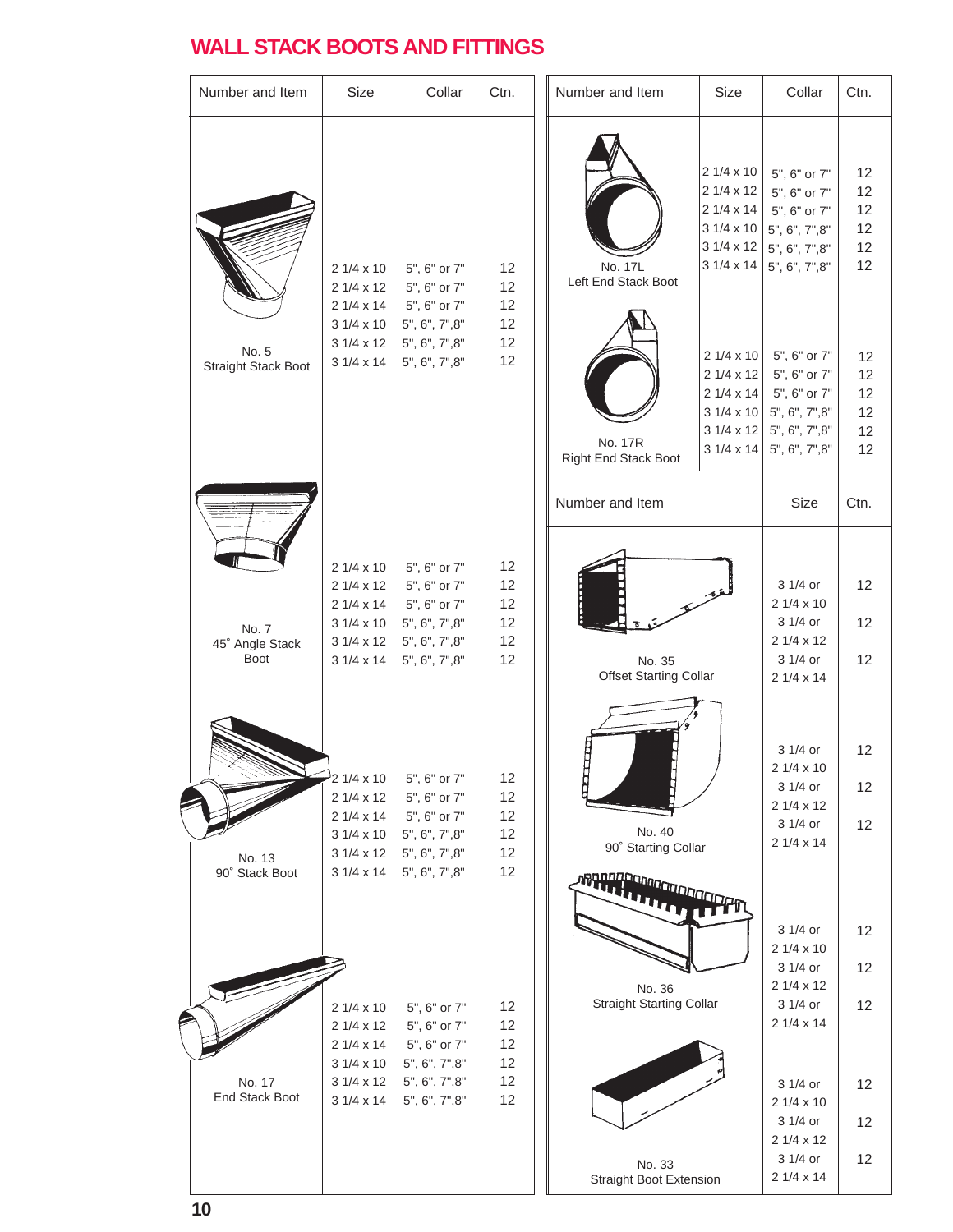### **REGISTER HEADS, FRAMES AND TAKEOFFS** Number and Item Size Ctn. Number and Item Size Ctn. 3 1/4 or 2 1/4 x 10 12 to 6 x 10 3 1/4 or 2 1/4 x 10 12 to 6 x 10 3 1/4 or 2 1/4 x 12 12  $3\frac{1}{2}$ to 6 x 12  $8\frac{1}{2}$ " 3 1/4 or 2 1/4 x 12 12 to 6 x 12 3 1/4 or 2 1/4 x 14 12 to 6 x 14

No. 26 Register Head

No. 24FD

Adjustable

Cut to Length

Fold

Damper

No. 24 F

Snip

No. 101 Register **Takeoff** 

Floor Box 6" thru 12" Deep

1/2 x 2 1/4 x 5' Long 30 ga.

> 2 1/4 x 10 2 1/4 x 12 4 x 10 4 x 12 4 x 14

**REGISTER HEADS, FRAMES AND TAKEOFFS**

REGISTER HEADS, FRAMES AND TAKEOFS

## **WALL STACK BOOTS AND FITTINGS WALL STACK BOOTS AND FITTINGS**

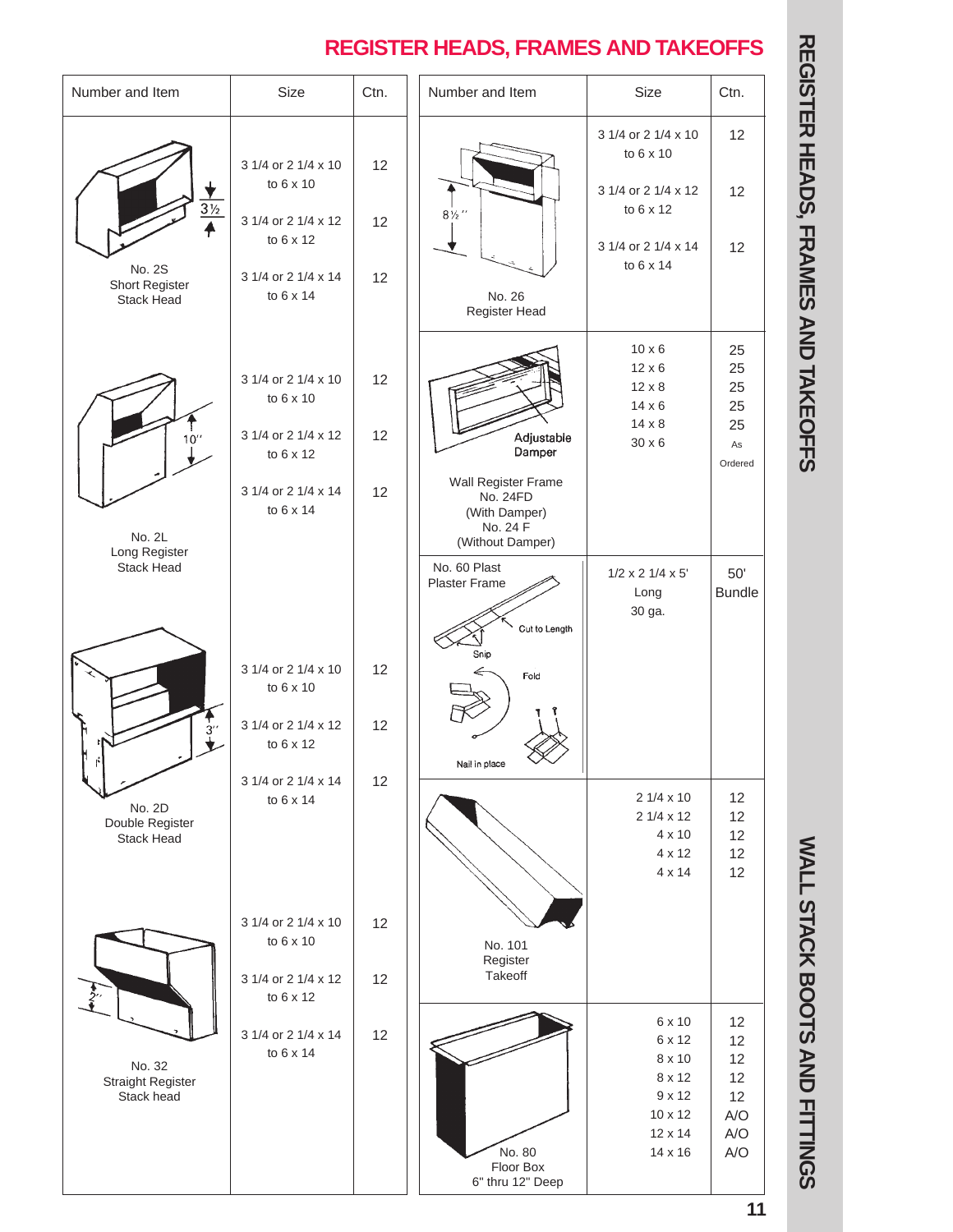### **CLEATS, HANGERS, PANNING AND DAMPERS**

| Number and Item                                                                                         | Size                                                                            | Ctn.                                                                      | Size<br>Number and Item<br>Ctn.                                                                                                                                                                                            |
|---------------------------------------------------------------------------------------------------------|---------------------------------------------------------------------------------|---------------------------------------------------------------------------|----------------------------------------------------------------------------------------------------------------------------------------------------------------------------------------------------------------------------|
| No. 18<br>Drive Cleat<br>8 ft. & 10 ft.<br>8' - 15 per ctn.<br>No. 20<br>10' - 15 per ctn.<br>"S" Cleat | 8"<br>10"<br>12"<br>14"<br>16"<br>18"<br>20"<br>22"<br>24"<br>36"<br>48"<br>60" | 100<br>100<br>100<br>100<br>100<br>50<br>50<br>50<br>50<br>50<br>50<br>50 | 6"<br>100<br>7"<br>100<br>8"<br>100<br>9"<br>10"<br>As<br>12"<br>Ordered<br>No. 8<br>14"<br>Round Damper<br>4" to 18"<br>100<br>100<br>100<br>Note: All no. 9<br>100                                                       |
| 5/8"                                                                                                    | 26 Ga.<br>26 Ga.                                                                | 5'50<br>Pcs.                                                              | dampers 8" and<br>No. 9<br>larger have two<br>Round Damper<br>damper studs.                                                                                                                                                |
| 1"<br>No. 22<br>Standing "S" Cleat                                                                      | or<br>24 Ga.                                                                    | 10' 10<br>Pcs.                                                            | Floor Joists                                                                                                                                                                                                               |
| No. 333<br>Duct Hanger                                                                                  | 13/16"x2 1/4"                                                                   | 1000                                                                      | Joist Panning<br>Adjustable Joist Pan Header<br>15A Aluminum Adjustable Header<br>15G Galvanized Adjustable Header<br>19A Aluminum Non-Adjustable Header<br>19G Galvanized Non-Adjustable Header<br>Packaged 24 Per Carton |
| $\mathcal{L}$<br>No. 344<br>Pipe Bracket<br>Non-Adjustable                                              | For 16"<br>On Center<br>Joist                                                   | 50                                                                        | <b>SWAMP COOLER DAMPER BOX</b>                                                                                                                                                                                             |
|                                                                                                         | Size<br>Galvanized<br>16 1/2 x 36<br>32 x 36<br>32 x 48                         | <b>Bundle</b><br>20 Shts<br>6 Shts<br>6 Shts                              | Volume Damper                                                                                                                                                                                                              |
|                                                                                                         | <b>Aluminum</b><br>16 1/2 x 48                                                  | 25 Shts<br>6 Shts                                                         | Part<br>$\mathsf{C}$<br>Number<br>B<br>D<br>A                                                                                                                                                                              |
| No. 16                                                                                                  | 32 x 48                                                                         |                                                                           | SC141412<br>14"<br>14"<br>6"<br>12"                                                                                                                                                                                        |
| Galvanized Joist Panning                                                                                |                                                                                 |                                                                           | SC181816<br>18"<br>18"<br>6"<br>16"                                                                                                                                                                                        |
| No. 16 A<br>Aluminum Joist Panning                                                                      |                                                                                 |                                                                           | SC202018<br>20"<br>20"<br>6"<br>18"                                                                                                                                                                                        |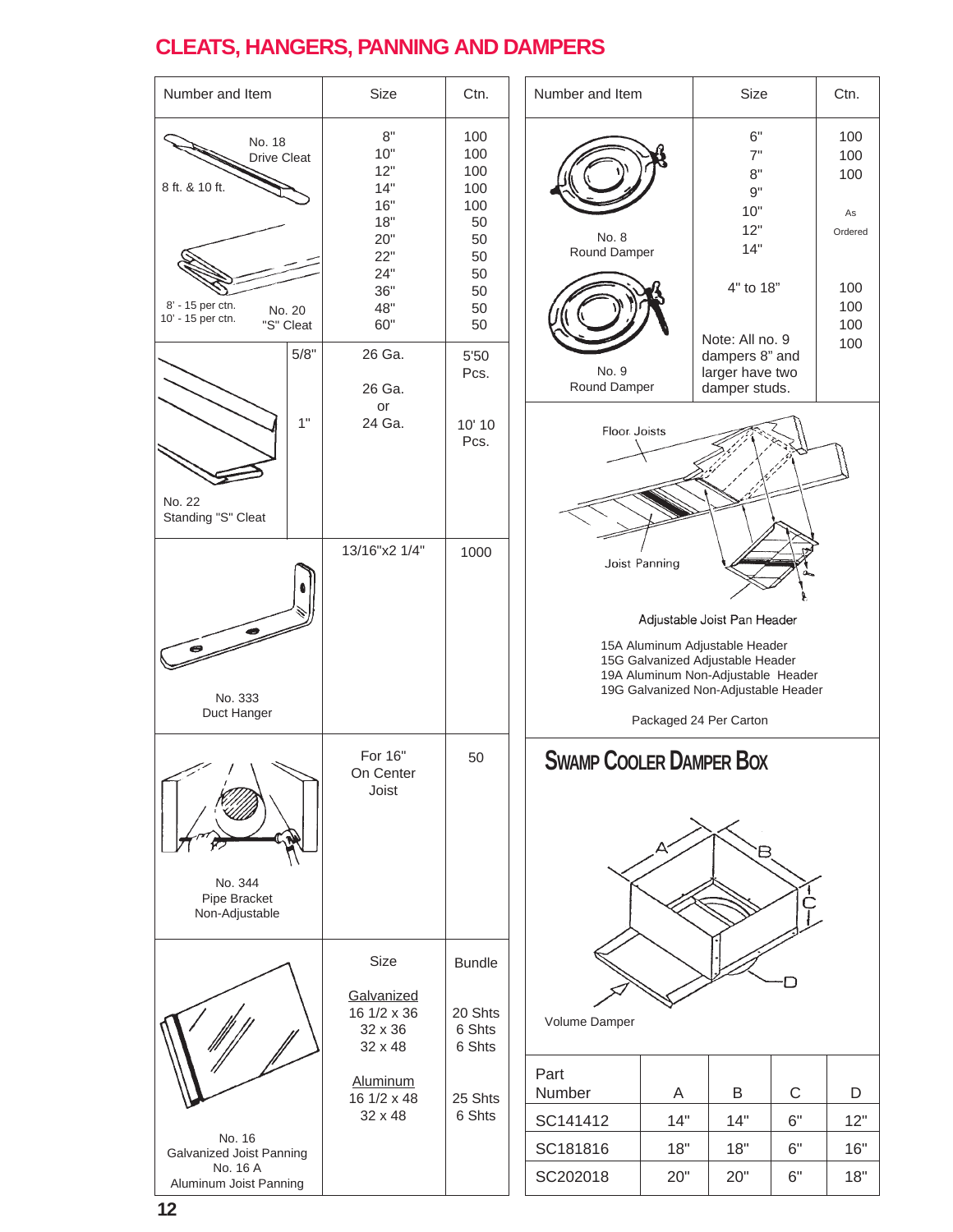### **DAMPERS, VENT GRIP, REDUCERS, CAPS AND SADDLES**

| Number and Item                                                                                   | <b>Size</b>                                                                                                                                                              | Ctn.                                                           | Number and Item                                               | <b>Size</b>                                                                                                                                                                  | Ctn.                                                            |
|---------------------------------------------------------------------------------------------------|--------------------------------------------------------------------------------------------------------------------------------------------------------------------------|----------------------------------------------------------------|---------------------------------------------------------------|------------------------------------------------------------------------------------------------------------------------------------------------------------------------------|-----------------------------------------------------------------|
| No. 12<br>Volume Damper                                                                           | $8 \times 8$<br>$10 \times 8$<br>$12 \times 8$<br>$14 \times 8$<br>$16 \times 8$<br>$18 \times 8$<br>$20 \times 8$<br>$22 \times 8$<br>24 x 8<br>26 x 8<br>$30 \times 8$ | 12<br>12<br>12<br>12<br>12<br>12<br>12<br>12<br>12<br>12<br>12 | No. 66<br>No Crimp<br>Tapered Reducer-Increaser               | $4 \times 3$<br>5 x 3 or 4<br>6 x 3, 4 or 5<br>7 x 4, 5 or 6<br>8 x 5, 6 or 7<br>9 x 6, 7 or 8<br>10 x 7, 8 or 9<br>12 x 8, 9 or 10<br>14 x 8, 9, 10<br>or 12<br>16 x 10, 12 | 12<br>12<br>12<br>12<br>12<br>12<br>12<br>12<br><b>AO</b><br>AO |
| $4"$<br>$5"$<br>$6"$<br>7" SML<br>7" BIG<br>8" SML<br>8" BIG<br>9"<br>10"<br>No. 107<br>Vent Grip | "B" VENT O.D.<br>4 1/2 x 4-5/8"<br>5 1/2 x 5-5/8"<br>6 1/2 x 6-5/8"<br>71/2"<br>8"<br>81/2"<br>9"<br>10 x 11 1/2"<br>11 x 12 1/2"                                        | 12<br>12<br>12<br>12<br>12<br>12<br>12<br>12<br>12             | No. 67<br><b>Big End Crimped</b><br>Tapered Reducer-Increaser | or 14                                                                                                                                                                        |                                                                 |
| No. PDS<br>Pipe & Damper Sect.                                                                    | 5"<br>6"<br>7"<br>8"<br>9"                                                                                                                                               | 12<br>12<br>12<br>12<br>12                                     | No. 68<br>Small End Crimped<br>Tapered Reducer-Increaser      | 3"<br>4"<br>5"<br>6"<br>7"                                                                                                                                                   | 12<br>12<br>12<br>12<br>12                                      |
| No. 61<br>No Crimp<br>Flat Reducer-Increaser                                                      | $4 \times 3$<br>$5 \times 3$ or 4<br>6 x 3, 4 or 5<br>7 x 4, 5 or 6<br>8 x 5, 6 or 7<br>9 x 6, 7 or 8<br>10 x 7, 8 or 9<br>12 x 8, 9 or 10                               | 12<br>12<br>12<br>12<br>12<br>12<br>12<br>12                   | No. 64<br>Plain Cap<br>Montourad<br>No. 65<br>Crimped Cap     | 8"<br>9"<br>10"<br>12"<br>14"<br>16"<br>18"                                                                                                                                  | 12<br>12<br>12<br>12<br>AO<br>AO<br><b>AO</b>                   |
| No. 62<br><b>Big End Crimped</b><br>Flat Reducer-Increaser                                        |                                                                                                                                                                          |                                                                | No. 403<br>45° Vent Saddle                                    | 3"<br>4"<br>5"<br>6"<br>7"<br>8"<br>9"<br>10"                                                                                                                                | 12<br>12<br>12<br>12<br>12<br>12<br>12<br>12                    |
| No. 63<br>Small End Crimped<br>Flat Reducer-Increaser                                             |                                                                                                                                                                          |                                                                | No. 404<br>90° Vent Saddle                                    |                                                                                                                                                                              |                                                                 |

DAMPERS, VENT GRIP, REDUCERS, CAPS AND SADDLES **DAMPERS, VENT GRIP, REDUCERS, CAPS AND SADDLES**

**CLEATS: HANGERS: PANNING AND DAMPERS CLEATS, HANGERS, PANNING AND DAMPERS**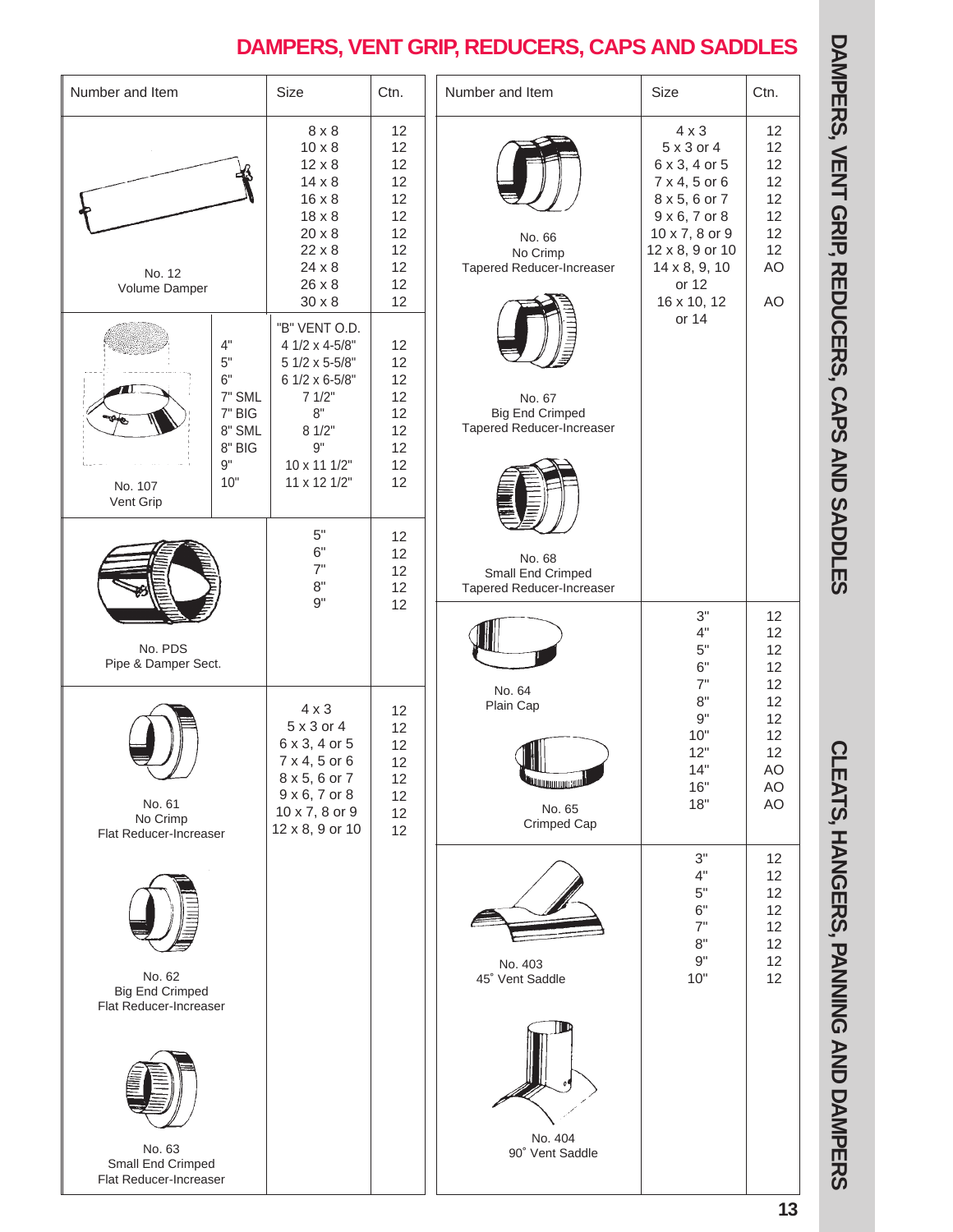### **WYES, TEES, CONDUCTOR BAND, HOLE CUTTER AND F.A. INTAKE**

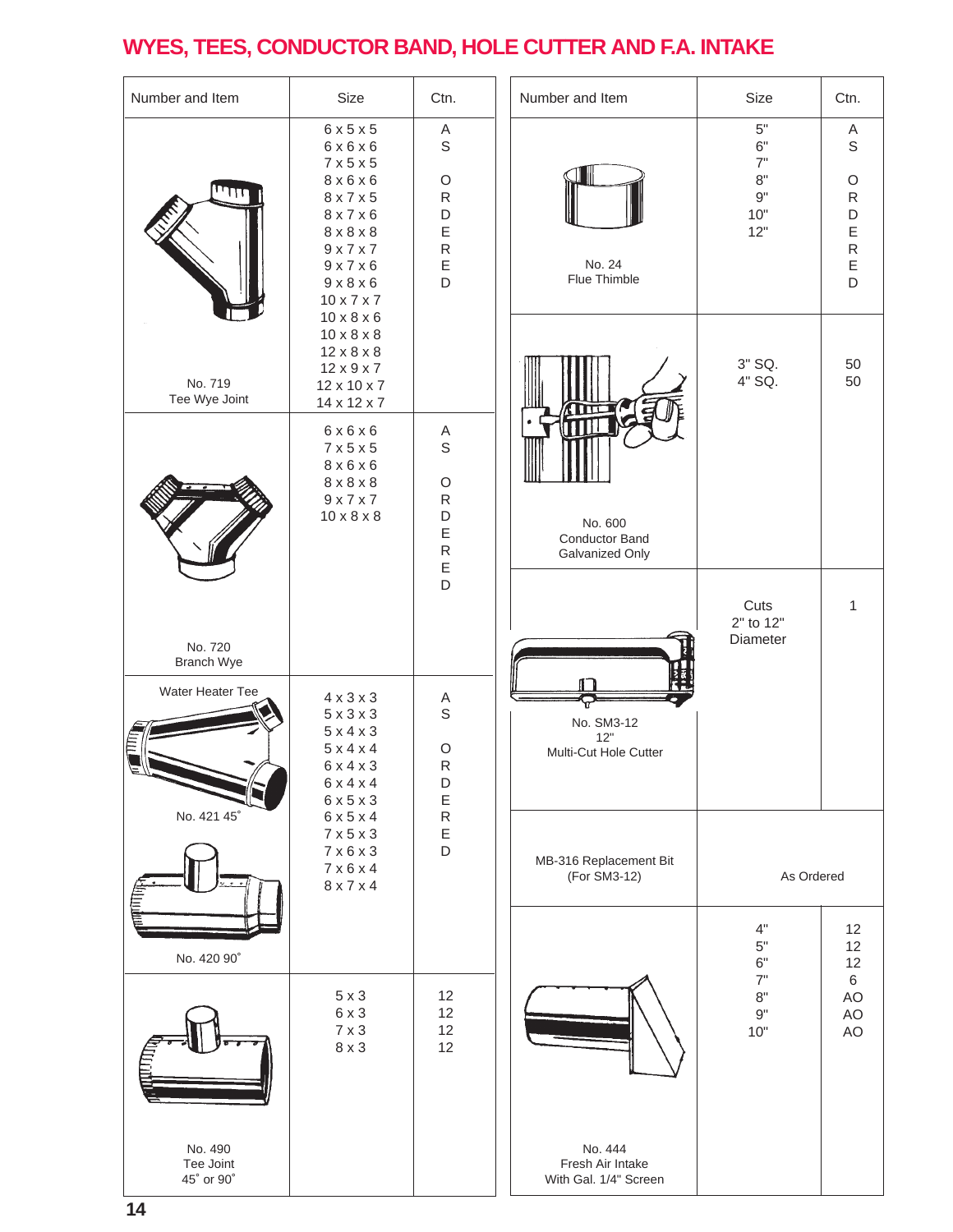### **DIVERTERS AND ROOF PRODUCTS**



DIVERTERS AND ROOL PRODUCTS **DIVERTERS AND ROOF PRODUCTS**

> WYES, TEES, CONDUCTOR BANDS, HOLE CUTTERS AND F.A. INTAKE **WYES, TEES, CONDUCTOR BANDS, HOLE CUTTERS AND F.A. INTAKE**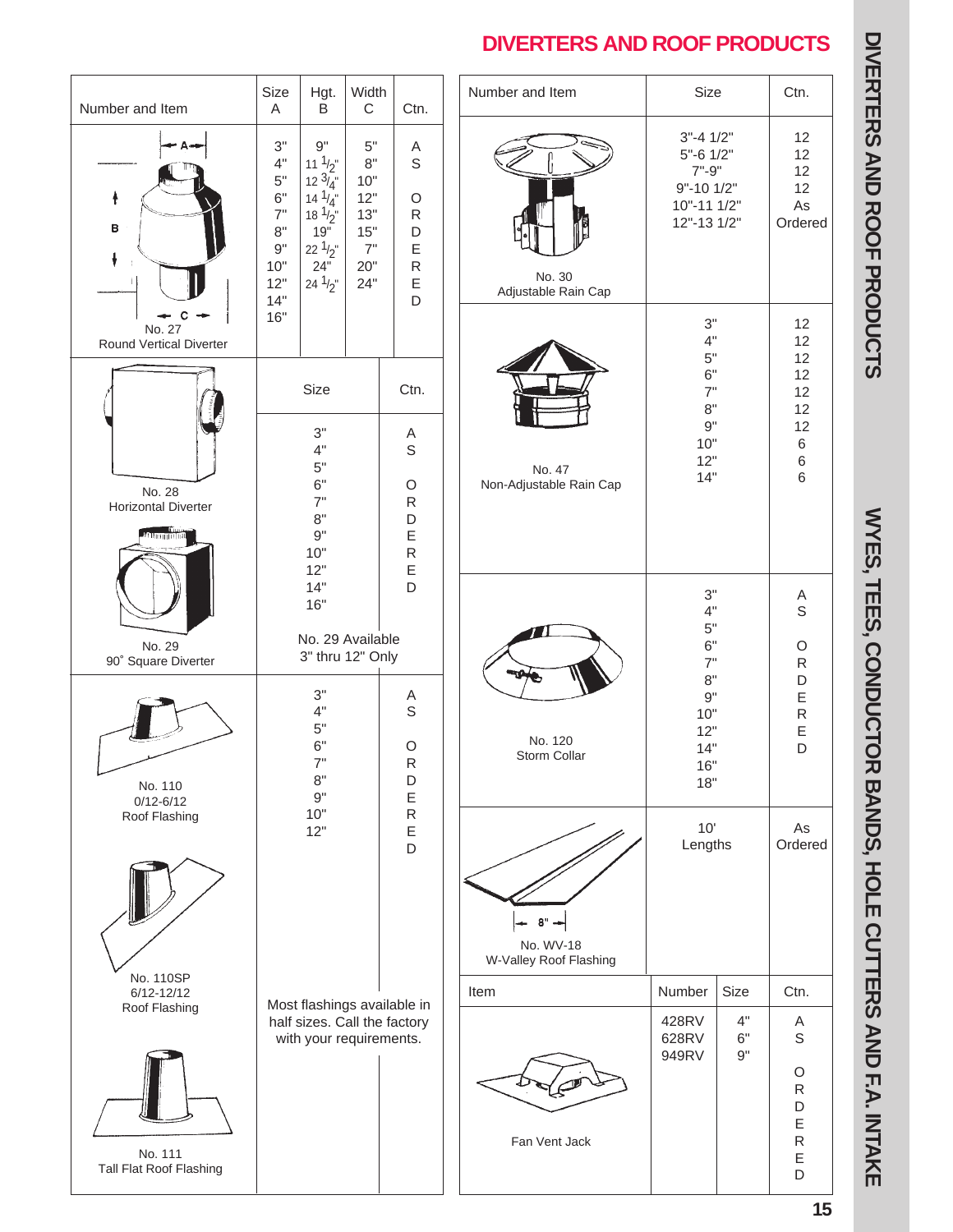### **ALUMINUM PRODUCTS, FLEX DUCT AND DRYER VENTS**

| Number and Item                                   |                                          | Size                                                                                                                                                               | Ctn.                             |                          | Number and Item                                                                | Size                                                                                                                                | Length                                                                                                                             | Ctn.                                                                                              |
|---------------------------------------------------|------------------------------------------|--------------------------------------------------------------------------------------------------------------------------------------------------------------------|----------------------------------|--------------------------|--------------------------------------------------------------------------------|-------------------------------------------------------------------------------------------------------------------------------------|------------------------------------------------------------------------------------------------------------------------------------|---------------------------------------------------------------------------------------------------|
| ,,,,,,,,                                          |                                          | 3"<br>16 Jts.<br>4"<br>16 Jts.<br>5"<br>16 Jts.<br>6"<br>16 Jts.<br>7"<br>9 Jts.<br>8"<br>4 Jts.<br>9"<br>4 Jts.<br>10"<br>4 Jts.<br>12"<br>4 Jts.<br>14"<br>1 Jt. |                                  | No. 400<br>Aluminum Pipe |                                                                                | 3"<br>4"<br>5"<br>6"<br>7"<br>8"<br>9"<br>10"<br>3"                                                                                 | $2^{\prime}$<br>$2^{\prime}$<br>$2^{\prime}$<br>$2^{\prime}$<br>$2^{\prime}$<br>$2^{\prime}$<br>$2^{\prime}$<br>$2^{\prime}$<br>5' | 25 Jts.<br>25 Jts.<br>25 Jts.<br>25 Jts.<br>25 Jts.<br>25 Jts.<br>25 Jts.<br>25 Jts.<br>$10$ Jts. |
| No. 931<br>Flexible Aluminum Duct                 |                                          | 16"<br>18"                                                                                                                                                         | 1 Jt.<br>1Jt.                    |                          | .020-2', 5' Length                                                             | 4"                                                                                                                                  | 5'                                                                                                                                 | 10 Jts.                                                                                           |
| 8' Lengths Shipped<br>Compressed to 29"<br>TULLIT |                                          | 3"<br>4"<br>5"                                                                                                                                                     | 12<br>12<br>12                   |                          |                                                                                |                                                                                                                                     | Size<br>3"<br>4"<br>5"<br>6"                                                                                                       | Ctn.<br>12<br>12<br>12<br>12                                                                      |
|                                                   |                                          | 6"<br>7"<br>8"<br>9"<br>10"<br>12"                                                                                                                                 | 12<br>12<br>12<br>12<br>12<br>As |                          | No. 401<br>.020 Aluminum 90° Elbow                                             | 10"<br>12"                                                                                                                          | 7"<br>8"<br>9"                                                                                                                     | 12<br>12<br>As<br>Ordered                                                                         |
| No. 939<br>Aluminum Flex-Duct Connector           |                                          | 14"<br>16"                                                                                                                                                         | Ordered                          |                          |                                                                                | 4"<br>5"                                                                                                                            |                                                                                                                                    | Α<br>S                                                                                            |
|                                                   | No. 502<br>Recessed<br>Dryer<br>Vent Box | 4"<br>6"                                                                                                                                                           | 6<br>6                           |                          | No. 402<br>.020 Aluminum Tee                                                   | 6"<br>7"                                                                                                                            | 8"                                                                                                                                 | $\circ$<br>${\sf R}$<br>D<br>E<br>${\sf R}$<br>E<br>D                                             |
| Aluminum Dryer Hood<br>No. 500 (Bulk)             | 3"<br>4"                                 |                                                                                                                                                                    | 24 Bulk Pac<br>24 Bulk Pac       |                          | No. 405<br>Tapered<br>.020 Aluminum<br>Reducer-Increaser                       | $4 \times 3$<br>5 x 3 or 4<br>6 x 3, 4 or 5<br>7 x 4, 5 or 6<br>8 x 5, 6 or 7<br>9 x 6, 7 or 8<br>10 x 7, 8 or 9<br>12 x 8, 9 or 10 |                                                                                                                                    | 12<br>12<br>12<br>12<br>12<br>12<br>12<br>12                                                      |
| <b>No. VF50</b><br>Plastic Flex Hose              | 3"<br>4"                                 |                                                                                                                                                                    | 50'<br>50'                       |                          |                                                                                |                                                                                                                                     | 3"<br>4"<br>5"<br>6"<br>7"<br>8"                                                                                                   | 12<br>12<br>12<br>12<br>12<br>12                                                                  |
| No. VC-923<br>Hose Clamp                          | 3"<br>4"                                 | As<br>Ordered                                                                                                                                                      |                                  |                          | <b>ШШШШШШШШШШШШШ</b><br>No. 406<br>.020 Aluminum<br>Tee Caps<br>Plain or Crimp | 10"<br>12"                                                                                                                          | 9"                                                                                                                                 | 12<br>12<br>12                                                                                    |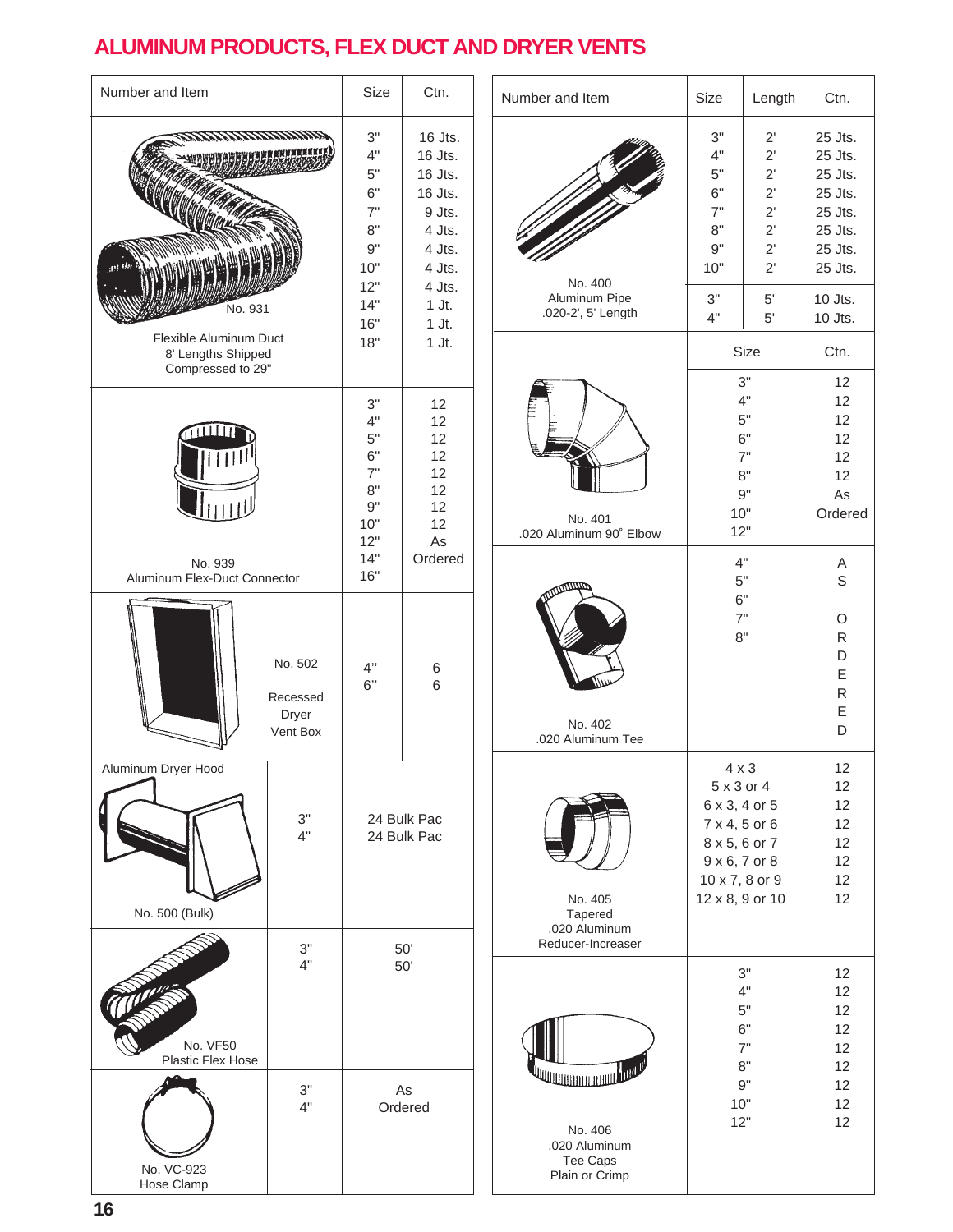### **26 GA. SS PIPE AND FITTINGS .032 ALUM PIPE AND FITTINGS**



26 GA. SS PIPE & FITINGS/032 ALUM PIPE & FITTINGS **26 GA. SS PIPE & FITTINGS/.032 ALUM PIPE & FITTINGS**

> **A LONG COOLS A LITA DOCT A NO DRYER NEALS ALUM. PRODUCTS, FLEX DUCT AND DRYER VENTS**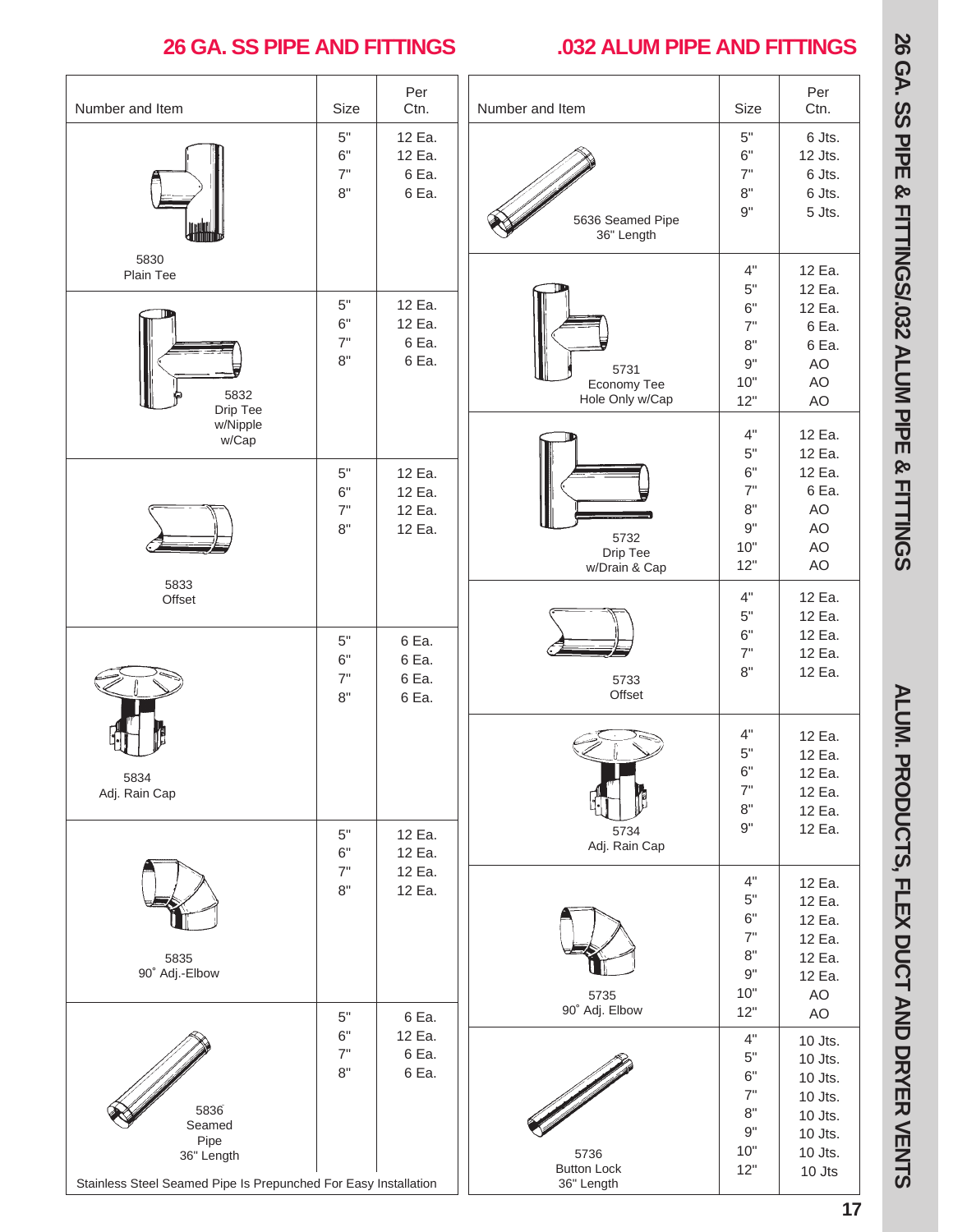### **PVC FITTINGS, FLEX DUCT**

| Number and Item                                                                                                                                                                                                                        |                                                                     |                                                                             | Size                                                        |      | Ctn.                                                                                                                                                                                                                              |                                                                     |                                                                | Nur                                       |
|----------------------------------------------------------------------------------------------------------------------------------------------------------------------------------------------------------------------------------------|---------------------------------------------------------------------|-----------------------------------------------------------------------------|-------------------------------------------------------------|------|-----------------------------------------------------------------------------------------------------------------------------------------------------------------------------------------------------------------------------------|---------------------------------------------------------------------|----------------------------------------------------------------|-------------------------------------------|
| PVC3<br><b>ELBOW</b>                                                                                                                                                                                                                   |                                                                     |                                                                             | 3"<br>4"<br>5"<br>6"<br>7"<br>8"<br>9"<br>10"<br>12"<br>14" |      | 12<br>12<br>12<br>12<br>12<br>12<br>12<br>12<br>4<br>4                                                                                                                                                                            |                                                                     |                                                                |                                           |
| PVC4<br>ANGLE                                                                                                                                                                                                                          |                                                                     |                                                                             | 3"<br>4"<br>5"<br>6"<br>7"<br>8"<br>9"<br>10"<br>12"<br>14" |      | 24<br>24<br>24<br>24<br>24<br>24<br>24<br>24<br>8<br>8                                                                                                                                                                            |                                                                     |                                                                | PEI<br><b>REGI</b>                        |
| PCV66<br><b>TAPERED</b><br><b>REDUCER</b>                                                                                                                                                                                              |                                                                     |                                                                             | 6"<br>7"<br>8"<br>9"<br>10"<br>12"<br>14"                   |      | 12<br>12<br>12<br>12<br>12<br>12<br>6                                                                                                                                                                                             |                                                                     |                                                                | COL                                       |
| <b>PVC 940</b>                                                                                                                                                                                                                         | <b>PVC 64</b><br><b>END CAP</b>                                     |                                                                             | 3"<br>4"<br>5"<br>6"<br>7"<br>8"<br>9"<br>10"<br>12"        |      | 12<br>12<br>12<br>12<br>12<br>12<br>12<br>12<br>12                                                                                                                                                                                |                                                                     |                                                                | <b>PVC 90°</b><br>TEE JOINTS              |
| <b>CONNECTOR</b>                                                                                                                                                                                                                       |                                                                     | <b>SPRAY</b><br>aerosol can for quick scratch repair.<br>(12 cans per case) | 14"                                                         |      | 12<br>A special formula of poly-vinyl chloride for air drying. In                                                                                                                                                                 |                                                                     |                                                                | Norm<br>are sl<br>perm<br>adhe:<br>2" x 1 |
| <b>INSULATED FLEXIBLE DUCT</b><br>· UL 181 Class 1<br>• NFPA 90A and 90B<br>• "R" Factor 4.2<br>• "K" Factor .262 at 75F<br>· Positive Static Pressure 10" W.G.<br>. Negative Static Pressure 1/2" W.G.<br>· Max. Velocity 6000 F.P.M. | No. GP250C<br>25' Lengths                                           |                                                                             |                                                             |      | UNINSULATED FLEXIBLE DUCT<br>• UL Class 1 Air Duct Connector<br>$\bullet$ NFPA 90A<br>· Positive Static Pressure 6" W.G.<br>• Negative Static Pressure 1/2" W.G.<br>· Max. Velocity 6000 F.P.M.<br>• Operating Temp. 0° to 200° F | No.RD250<br>25' Lengths                                             |                                                                |                                           |
| • Operating Temp 20° to 265°F<br>Item                                                                                                                                                                                                  | Size                                                                | Feet<br>Per Ctn.                                                            |                                                             | Item | No. RD250                                                                                                                                                                                                                         | Size<br>3"                                                          | 50                                                             | Feet<br>Per Ctn.                          |
| No. GP250C<br>Insulated<br><b>Flex Duct</b><br>25' Lengths                                                                                                                                                                             | 4"<br>5"<br>6"<br>7"<br>8"<br>9"<br>10"<br>12"<br>14"<br>16"<br>18" | 25<br>25<br>25<br>25<br>25<br>25<br>25<br>25<br>25<br>25<br>25              |                                                             |      | Uninsulated<br><b>Flex Duct</b><br>25' Lengths                                                                                                                                                                                    | 4"<br>5"<br>6"<br>7"<br>8"<br>9"<br>10"<br>12"<br>14"<br>16"<br>18" | 50<br>50<br>50<br>50<br>50<br>50<br>50<br>50<br>50<br>50<br>50 |                                           |

| Number and Item        | Size                    |                  | Collar               | Ctn.     |
|------------------------|-------------------------|------------------|----------------------|----------|
| PVC <sub>13</sub>      | 2 1/4x10                |                  | 6" or 8"             | 12       |
| <b>REGISTER</b>        | 2 1/4x12                |                  | 6" or 8"             | 12       |
| <b>BOOT</b>            | 2 1/4x14<br>4x10        |                  | 6" or 8"<br>6" or 8" | 12<br>12 |
| PVC <sub>17</sub>      | 4x12                    |                  | 6" or 8"             | 12       |
| <b>END BOOT</b>        | 4x14                    |                  | 6" or 8"             | 12       |
|                        | 2 1/4x10                |                  | 6,8,10,12,14         | 12       |
|                        | 2 1/4x12                |                  | 6,8,10,12,14         | 12       |
|                        | 2 1/4x14                |                  | 6,8,10,12,14         | 12       |
| <b>PVC103</b>          | 4x10                    |                  | 6,8,10,12,14         | 12       |
| <b>REGISTER</b>        | 4x12                    |                  | 6,8,10,12,14         | 12       |
| PERIMETER TEE          | 4x14                    |                  | 6,8,10,12,14         | 12       |
|                        | <b>REGISTER OPENING</b> |                  |                      | Ctn.     |
| 6"                     |                         | $21/4 \times 10$ |                      | 12       |
|                        |                         | $21/4 \times 12$ |                      | 12       |
|                        |                         | $21/4 \times 14$ |                      | 12       |
| <b>PVC 101</b>         |                         | $4 \times 10$    |                      | 12       |
| <b>REGISTER SADDLE</b> | 4 x 12                  |                  |                      | 12       |
|                        |                         | 4 x 14           |                      | 12       |
|                        | DUCT DIA. COLLAR DIA.   |                  |                      | Ctn.     |
|                        | 8"                      |                  | 6"                   | 12       |
|                        | 10"                     |                  | 6", 8"               | 12       |
| <b>PVC404</b>          | 12"                     |                  | 6", 8", 10"          | 12       |
| <b>COLLAR SADDLE</b>   | 14"                     |                  | 6", 8", 10"          | 12       |
|                        |                         |                  | Size                 | Ctn.     |
|                        |                         |                  | 3"                   | A        |
|                        |                         |                  | 4"                   | S        |
|                        |                         |                  | 5"                   | O        |
|                        |                         |                  | 6"                   | R        |
|                        |                         |                  | 7"                   | D        |
|                        |                         |                  | 8"<br>9"             | E        |
|                        |                         |                  | 10"                  | R        |
| <b>PVC 90°</b>         | PVC71945°               |                  | 12"                  | E        |
| TEE JOINTS             | <b>TEE JOINTS</b>       |                  | 14"                  | D        |
|                        |                         |                  |                      |          |

### TAPE



 $\overline{\phantom{0}}$ 

T

Normally all that is needed to complete an installation are sheet metal screws and PVC Tape. Tape is strong, permanent; ideal for use underground. Has superior adhesive quality in hot or cold weather. 2" x 108 ft. (24 rolls per case)

### **INSULATED SLEEVE**

|                  |      | Feet     |
|------------------|------|----------|
| Item             | Size | Per Ctn. |
|                  | 4"   | 100'     |
|                  | 5"   | 100'     |
|                  | 6"   | 100'     |
|                  | 7"   | 75'      |
|                  | 8"   | 50'      |
|                  | 9"   | 50'      |
|                  | 10"  | 50'      |
| INS <sub>5</sub> | 12"  | 40'      |
| 5' Lengths       | 14"  | 40'      |
|                  | 16"  | 40'      |
|                  | 18"  | 40'      |
| Item             | Size | Per Ctn. |
|                  | 4"   | 12       |
|                  | 5"   | 12       |
|                  | 6"   | 12       |
|                  | 7"   | 12       |
|                  | 8"   | 12       |
|                  | 9"   | AO       |
|                  | 10"  | AO       |
| 940              | 12"  | AO       |
| <b>Flex Duct</b> | 14"  | AO       |
| Connector        | 16"  | AO       |
| 5" Body          | 18"  | AO       |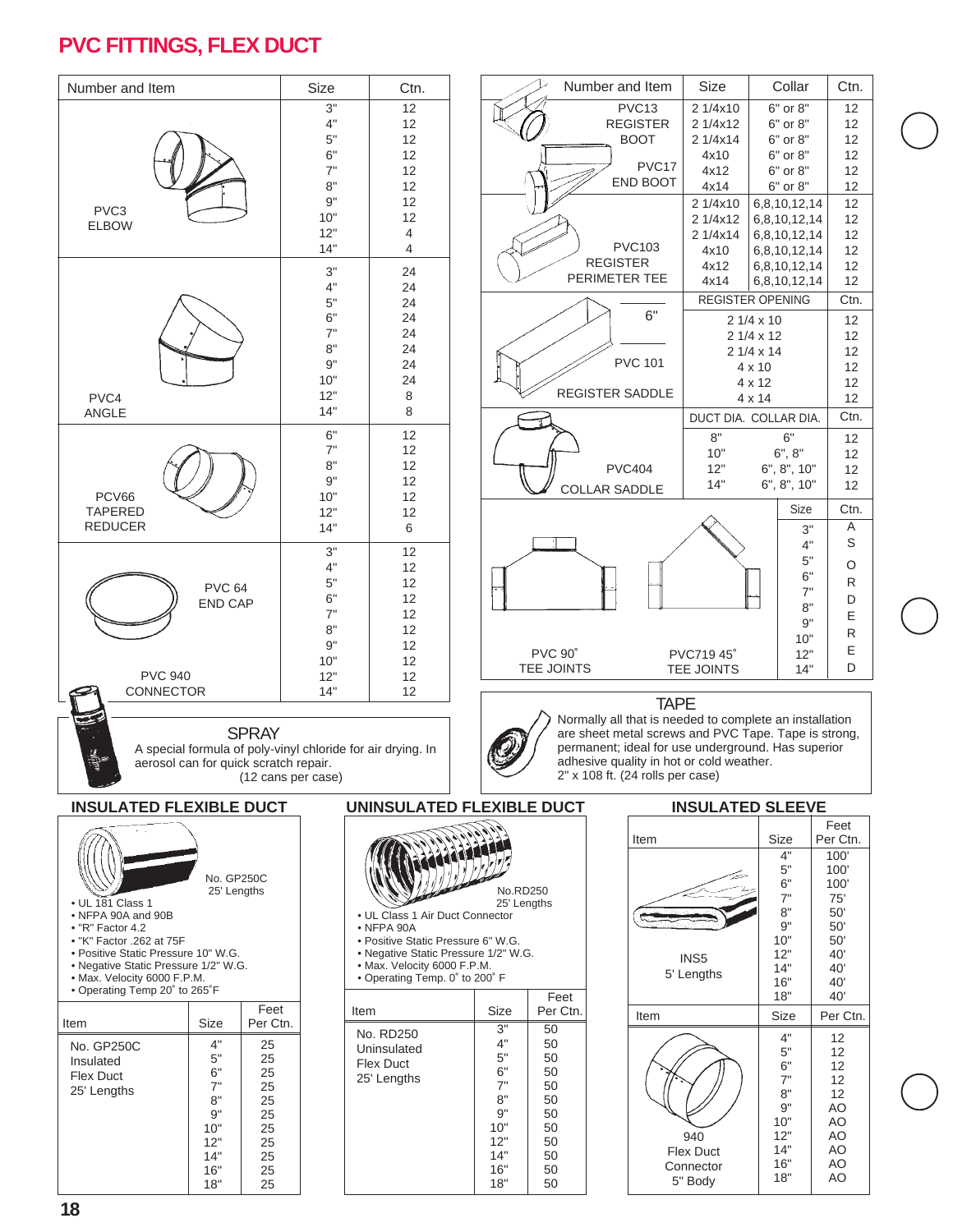### **OVAL PIPE AND FITTINGS**

| Number and Item               | Length                         | Pipe Size | Per Ctn. | Number and Item                      |                            | Size           | Ctn.             |
|-------------------------------|--------------------------------|-----------|----------|--------------------------------------|----------------------------|----------------|------------------|
|                               |                                |           |          |                                      |                            |                |                  |
|                               | 60"                            | 5"        | 10       |                                      |                            | 5"             | 12               |
|                               |                                | 6"        | 10       |                                      |                            | 6"             | 12               |
|                               |                                | 7"        | 10       |                                      |                            | 7"             | 12               |
|                               | 100"                           | 5"        | 5        |                                      | No. 6033                   |                |                  |
| Oval Pipe                     |                                | 6"        | 5        |                                      | Vertical 90° Elbow         |                |                  |
| No. OP60 and No. OP100        |                                | 7"        |          |                                      |                            |                |                  |
|                               |                                |           | 5        |                                      |                            |                |                  |
|                               | Size                           | Collar    | Per Ctn. |                                      |                            |                |                  |
|                               | $2^{1}/4$ x12                  | 6"        | 12       | ۱J                                   | No. 6034                   |                |                  |
|                               | 4 x 10                         | $5"$      | 12       |                                      | Vertical 45° Angle         |                |                  |
|                               | 4 x 10                         | 6"        | 12       |                                      |                            |                |                  |
|                               | 4 x 10                         | 7"        | 12       |                                      |                            |                |                  |
|                               |                                | 5"        | 12       |                                      |                            |                |                  |
|                               | 4 x 12                         |           |          |                                      |                            |                |                  |
| No. 601                       | 4 x 12                         | 6"        | 12       |                                      |                            |                |                  |
| Angle Register Box            | 4 x 12                         | 7"        | 12       |                                      | No. 6035<br>Flat 90° Elbow |                |                  |
|                               | 2 1/4" x 12"                   | 5"        | 12       |                                      |                            |                |                  |
|                               | 2 1/4" x 12"                   | 6"        | 12       |                                      |                            |                |                  |
|                               | 2 1/4" x 12"                   | 7"        | 12       |                                      |                            |                |                  |
|                               |                                |           |          |                                      | No. 6036                   |                |                  |
| No. 602                       |                                |           |          |                                      | Flat 45° Angle             |                |                  |
| <b>Straight Register Boot</b> | 2 1/4" x 12"                   | 5"        |          |                                      | No. 6075                   | 5"             | 12               |
|                               |                                |           | 12       |                                      | Oval Top Takeoff           |                |                  |
|                               | 2 1/4" x 12"                   | 6"        | 12       |                                      | 7 x 7 Rec Opening          | 6"             | 12               |
|                               | 2 1/4" x 12"                   | 7"        | 12       |                                      |                            | 7"             | 12               |
|                               | 4 x 10                         | 6"        | 12       |                                      |                            |                |                  |
|                               | 4 x 12                         | 6"        | 12       |                                      |                            |                |                  |
|                               | $21/4 \times 10$               | 6"        | 12       |                                      |                            |                |                  |
|                               |                                |           |          |                                      |                            |                |                  |
|                               | 2 1/4 x 12                     | 6"        | 12       |                                      |                            |                |                  |
|                               | 4 x 12                         | 7"        | 12       |                                      |                            |                |                  |
|                               | 6 x 12                         | 7"        | 12       | Number and Item                      | Size                       | Collar         | Ctn.             |
| No. 604<br>90° Register Boot  |                                |           |          |                                      |                            |                |                  |
|                               |                                |           |          |                                      | 6" x 10"                   |                | 12               |
|                               | 4 x 10                         | 5"        | 12       |                                      | 6" x 10"                   | 5              |                  |
|                               | 4 x 10                         | 6"        |          |                                      |                            | 6              | 12               |
|                               |                                |           | 12       |                                      | 6" x 10"                   | $\overline{7}$ | 12               |
|                               | 4 x 12                         | 6"        | 12       |                                      | 4" x 12"                   | 5              | 12               |
|                               | 4 x 12                         | 7"        | 12       |                                      | 4" x 12"                   | 6              | 12               |
| No. 605                       |                                |           |          |                                      | 4" x 12"                   | $\overline{7}$ | 12               |
| <b>Straight Register Box</b>  |                                |           |          |                                      | 6" x 12"                   |                | 12               |
|                               |                                |           |          |                                      |                            | 5              |                  |
|                               |                                | Size      | Per Ctn. | No. 6037                             | 6" x 12"                   | 6              | 12               |
|                               | No. 6012                       |           |          | Stackhead                            | 6" x 12"                   | $\overline{7}$ | 12               |
|                               | Round to Oval<br>Straight Boot | 5"        | 12       |                                      |                            |                |                  |
|                               |                                | 6"        | 12       | <b>BRANCH</b>                        | <b>AREA</b>                | ➤              | 61/2"            |
|                               |                                | 7"        | 12       | <b>DUCT</b>                          | SQ. IN                     | 21/2"          | 5" OVAL          |
|                               |                                |           |          |                                      |                            |                |                  |
|                               | No. 6013<br>Oval to Oval       |           |          |                                      |                            |                |                  |
|                               | End Boot                       |           |          | 5" Round                             | 19.6                       |                | $31/4 \times 8$  |
|                               |                                |           |          | 6" Round                             | 28.3                       |                |                  |
|                               |                                |           |          | 7" Round                             | 38.5                       | $\rightarrow$  | 7 3/4"           |
|                               | No. 6014                       |           |          |                                      |                            | 23/4"          | 6" OVAL          |
|                               | Round to Oval                  |           |          | 5" Oval                              | 17.2                       |                |                  |
|                               | 90° Boot                       |           |          | 6" Oval                              | 22.2                       |                | $31/4 \times 10$ |
|                               |                                |           |          | 7" Oval                              | 27.3                       | →              | 9 1/2"           |
|                               |                                |           |          |                                      |                            |                |                  |
|                               | No. 6015                       |           |          | 3 1/4 x 8 Stack                      | 26.0                       | 27/8"          | 7" OVAL          |
|                               | Round to Oval<br>End Boot      |           |          | 3 1/4 x 10 Stack<br>3 1/4 x 12 Stack | 32.5<br>39.0               |                | 3 1/4 x 12       |

PVC FITTINGS, FLEX DUCT **PVC FITTINGS, FLEX DUCT**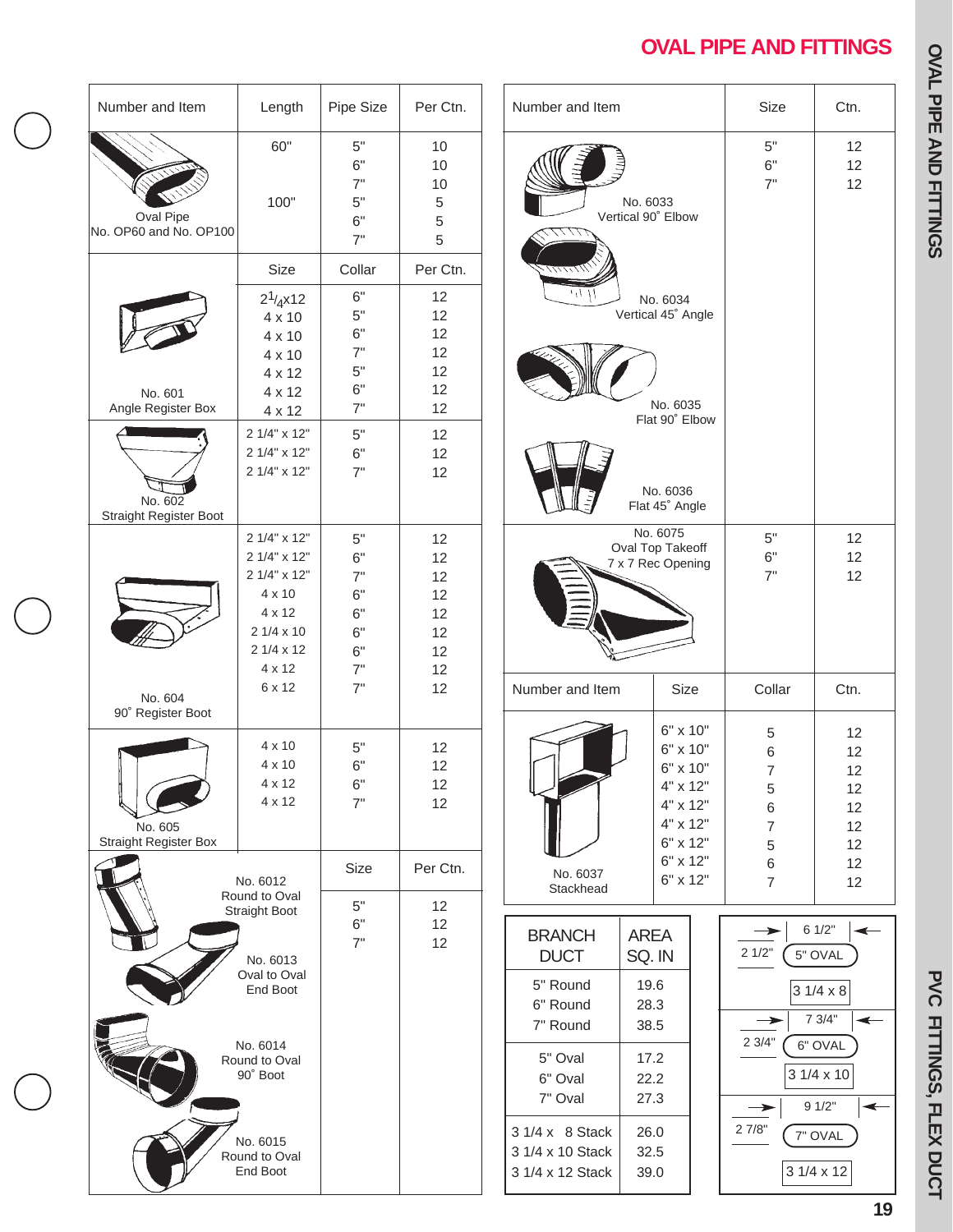

### **PIPE ELBOWS and FITTINGS, MAY-AIRE**

|                                              |                            | Per     |  |  |  |
|----------------------------------------------|----------------------------|---------|--|--|--|
| No. and Lengths                              | Size                       | Ctn.    |  |  |  |
|                                              | 5"                         | 20 Jts. |  |  |  |
| 12" Pipe                                     | 6"                         | 20 Jts. |  |  |  |
|                                              | 7"                         | 20 Jts. |  |  |  |
|                                              | 8"                         | 20 Jts. |  |  |  |
|                                              |                            |         |  |  |  |
|                                              | 5"                         | 10 Jts. |  |  |  |
| 24", 36" Pipe                                | 6"                         | 10 Jts. |  |  |  |
|                                              | 7"                         | 10 Jts. |  |  |  |
|                                              | 8"                         | 10 Jts. |  |  |  |
| <b>SLIPS INTO</b>                            | 6"                         | 1       |  |  |  |
| <b>STOVE PIPE</b>                            | 7"                         | 1       |  |  |  |
|                                              | 8"                         | 1       |  |  |  |
|                                              |                            |         |  |  |  |
|                                              |                            |         |  |  |  |
|                                              |                            |         |  |  |  |
|                                              | No. 906<br>Chimney Adapter |         |  |  |  |
| SLIPS OVER INNER LINER<br>OF CLASS A CHIMNEY |                            |         |  |  |  |
|                                              |                            |         |  |  |  |

|                          |          | Per        |
|--------------------------|----------|------------|
| No. and Lengths          | Size     | Ctn.       |
| No.                      | 6"       | 12         |
| 906012                   | 7"       | 12         |
|                          | 8"       | 12         |
|                          |          |            |
| Oval to Round            |          |            |
| Transition               |          |            |
|                          | 5"       | 12         |
|                          | 6"       | 12         |
|                          | 7"       | 12         |
|                          | 8"       | 12         |
| No. 9051PL<br>No. 9052CR |          |            |
|                          |          |            |
| $\mathcal{H}$            | 6"       | A/O        |
|                          | 7"       | A/O        |
|                          | 8"       | A/O        |
|                          |          |            |
| No. 9090 Connector       |          |            |
|                          | 6"       | 12         |
|                          | 7"       | 12         |
|                          | 8"       | 12         |
|                          | 9"       | 12         |
| No. 9015                 | 10"      | 12         |
| (Big End Crimped)        |          |            |
| No. 9016                 | No. 9020 |            |
| (Sm. End Crimped)        |          | (No Crimp) |

| No. and Lengths           | Size                 | Per<br>Ctn.          |
|---------------------------|----------------------|----------------------|
| 90° Elbow                 | 5"<br>6"<br>7"<br>8" | 12<br>12<br>12<br>12 |
| 45° Angle<br><b>RANTI</b> | 6"<br>7"<br>8"       | 24<br>24<br>24       |
| No. 9045 Tee              | 6"<br>7"<br>8"       | A/O<br>A/O<br>A/O    |

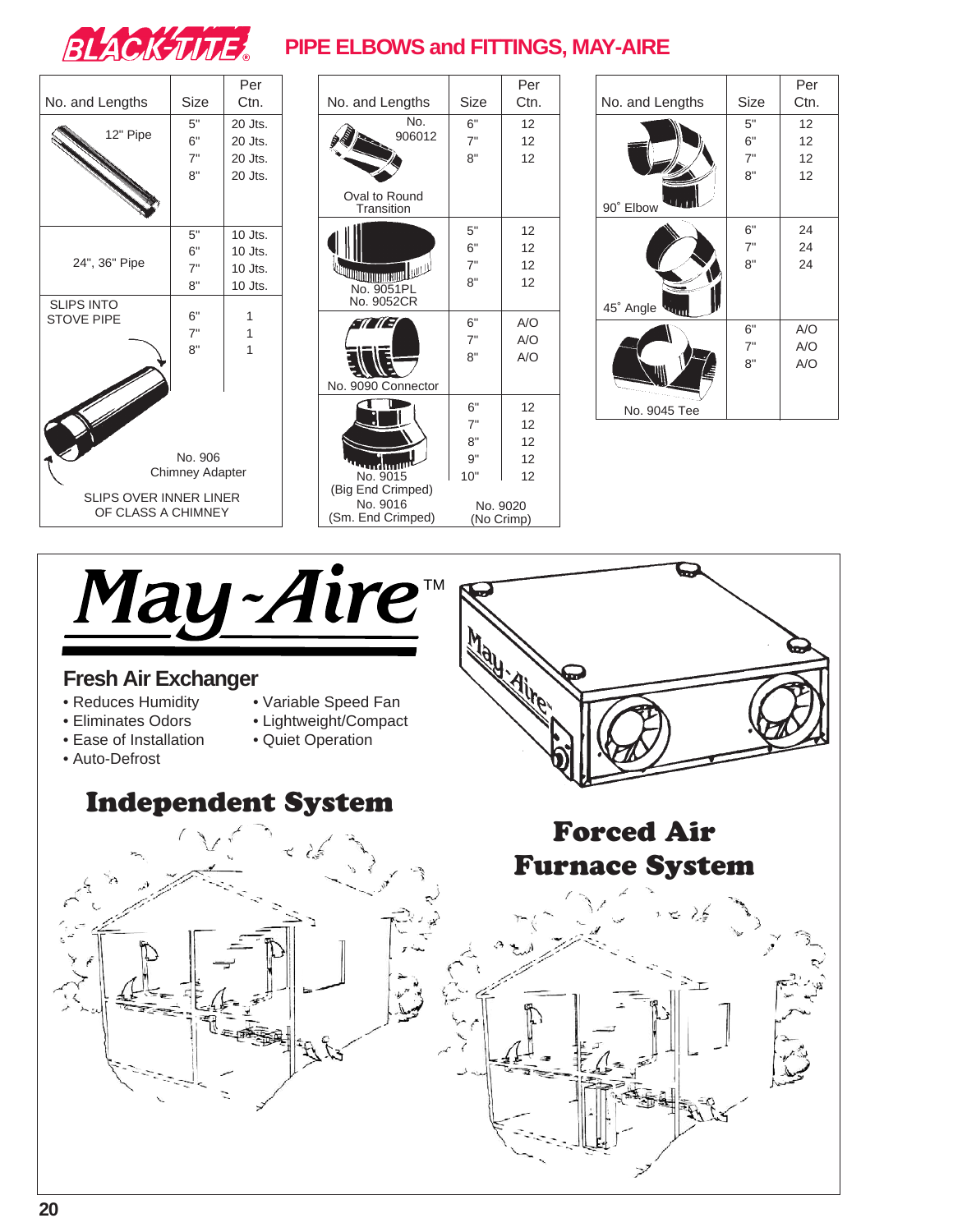### **INDEX - PRODUCTS AND PAGE NUMBERS**

| <b>Item</b>                           | Page |
|---------------------------------------|------|
|                                       |      |
|                                       |      |
|                                       |      |
| FLEX DUCT INSULATEDGP25018            |      |
| FLEX DUCT UNINSULATED RD25018         |      |
|                                       |      |
|                                       |      |
|                                       |      |
| <b>GALVANIZED</b>                     |      |
| CAPS                                  |      |
|                                       |      |
|                                       |      |
|                                       |      |
| CEILING DIFFUSER BOX 914, 916, 917 9  |      |
|                                       |      |
| <b>CLEATS</b>                         |      |
|                                       |      |
|                                       |      |
|                                       |      |
| DAMPER BOX                            |      |
| <b>DAMPERS</b>                        |      |
|                                       |      |
| <b>DIVERTERS</b>                      |      |
|                                       |      |
|                                       |      |
|                                       |      |
|                                       |      |
|                                       |      |
|                                       |      |
| DRYER VENT BOX 502-4, 502-6 14        |      |
| <b>DUCT/FITTINGS</b>                  |      |
|                                       |      |
| Transitions 46L, 47C, 48R 4           |      |
|                                       |      |
| Reducers 113, 49, 49S 4               |      |
|                                       |      |
| ELBOWS/ANGLES (ROUND)                 |      |
|                                       |      |
|                                       |      |
| <b>HANGERS</b>                        |      |
|                                       |      |
| <b>HOLE CUTTER</b>                    |      |
| <b>PANNING</b>                        |      |
|                                       |      |
| Joist Pan Header 15A, 15G, 19A, 19G12 |      |
| PERIMETER BOOTSP5, P7, P13, P17,      |      |
| PIPE (ROUND)                          |      |

### **GALVANIZED (Continued)**

|  | REDUCERS (ROUND)                                                                 |  |  |
|--|----------------------------------------------------------------------------------|--|--|
|  |                                                                                  |  |  |
|  | <b>REGISTER BOXES</b>                                                            |  |  |
|  |                                                                                  |  |  |
|  |                                                                                  |  |  |
|  | <b>REGISTER FRAMES</b>                                                           |  |  |
|  |                                                                                  |  |  |
|  | REGISTER HEADS 2S, 2L, 2D, 32, 26 11                                             |  |  |
|  | <b>RETURN AIR DROPS</b>                                                          |  |  |
|  | R.A. Drop Assembly 71-23153<br>R.A. Assembly70, 70K, 71, 71K3                    |  |  |
|  | R.A./Support BoxSB30, SB383                                                      |  |  |
|  | R.A./Support Box/w FilterSBF 30, SBF 363                                         |  |  |
|  | ROOF PRODUCTS                                                                    |  |  |
|  | Flashing110, 110SP, 11115                                                        |  |  |
|  |                                                                                  |  |  |
|  |                                                                                  |  |  |
|  |                                                                                  |  |  |
|  | <b>SADDLES</b>                                                                   |  |  |
|  | <b>SPIN-INS</b>                                                                  |  |  |
|  |                                                                                  |  |  |
|  | Duct Board90, 91, 92, 937                                                        |  |  |
|  | Bellmouth Metal 951, 952, 953, 9547<br>Bellmouth Duct Board 955, 956, 957, 958 7 |  |  |
|  | <b>TAKEOFFS</b>                                                                  |  |  |
|  |                                                                                  |  |  |
|  |                                                                                  |  |  |
|  |                                                                                  |  |  |
|  | Rect. to Rd. T10, T12, T14, T15,                                                 |  |  |
|  |                                                                                  |  |  |
|  |                                                                                  |  |  |
|  |                                                                                  |  |  |
|  | <b>TEES</b>                                                                      |  |  |
|  | Water Heater421, 420, 49014                                                      |  |  |
|  |                                                                                  |  |  |
|  |                                                                                  |  |  |
|  |                                                                                  |  |  |
|  |                                                                                  |  |  |
|  | WALL STACK BOOTS 5, 7, 13, 17, 17L, 17R 10                                       |  |  |
|  | <b>WALLSTACK/FITTINGS</b>                                                        |  |  |
|  |                                                                                  |  |  |
|  |                                                                                  |  |  |
|  |                                                                                  |  |  |
|  | Starting Collar 35, 36, 4010                                                     |  |  |
|  |                                                                                  |  |  |
|  | <b>WYES</b>                                                                      |  |  |
|  |                                                                                  |  |  |
|  |                                                                                  |  |  |
|  |                                                                                  |  |  |
|  |                                                                                  |  |  |
|  |                                                                                  |  |  |
|  |                                                                                  |  |  |